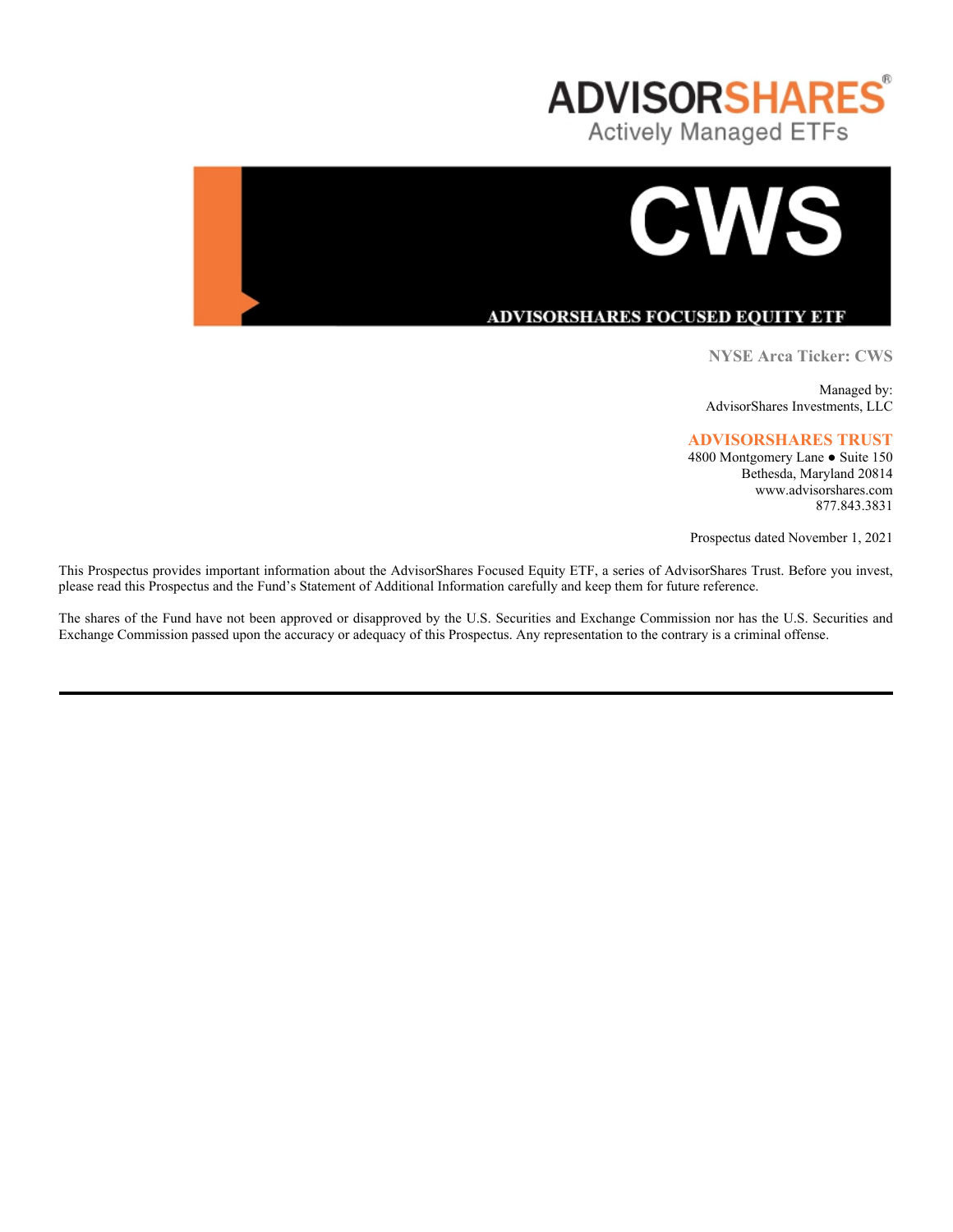| <b>FUND SUMMARY</b>                                               | 1              |
|-------------------------------------------------------------------|----------------|
| <b>INVESTMENT OBJECTIVE</b>                                       | 1              |
| <b>FUND FEES AND EXPENSES</b>                                     | 1              |
| PORTFOLIO TURNOVER                                                | 2              |
| PRINCIPAL INVESTMENT STRATEGIES                                   | 2              |
| PRINCIPAL RISKS OF INVESTING IN THE FUND                          | $\overline{2}$ |
| <b>FUND PERFORMANCE</b>                                           | 3              |
| <b>MANAGEMENT</b>                                                 | 5              |
| PURCHASE AND SALE OF FUND SHARES                                  | 5              |
| <b>TAX INFORMATION</b>                                            | 5              |
| PAYMENTS TO BROKER-DEALERS AND OTHER FINANCIAL INTERMEDIARIES     | 5              |
| MORE INFORMATION ABOUT THE TRUST AND THE FUND                     | 6              |
| MORE INFORMATION ABOUT THE FUND'S INVESTMENT OBJECTIVE            | 6              |
| MORE INFORMATION ABOUT THE FUND'S PRINCIPAL INVESTMENT STRATEGIES | 6              |
| MORE INFORMATION ABOUT PRINCIPAL RISKS OF INVESTING IN THE FUND   | 6              |
| OTHER INVESTMENT PRACTICES AND STRATEGIES                         | 8              |
| <b>PORTFOLIO HOLDINGS</b>                                         | 9              |
| MANAGEMENT OF THE FUND                                            | 9              |
| <b>SHAREHOLDER INFORMATION</b>                                    | 11             |
| <b>DISTRIBUTION PLAN</b>                                          | 12             |
| ADDITIONAL TAX INFORMATION                                        | 12             |
| <b>FINANCIAL HIGHLIGHTS</b>                                       | 15             |
| <b>ADDITIONAL INFORMATION</b>                                     | 17             |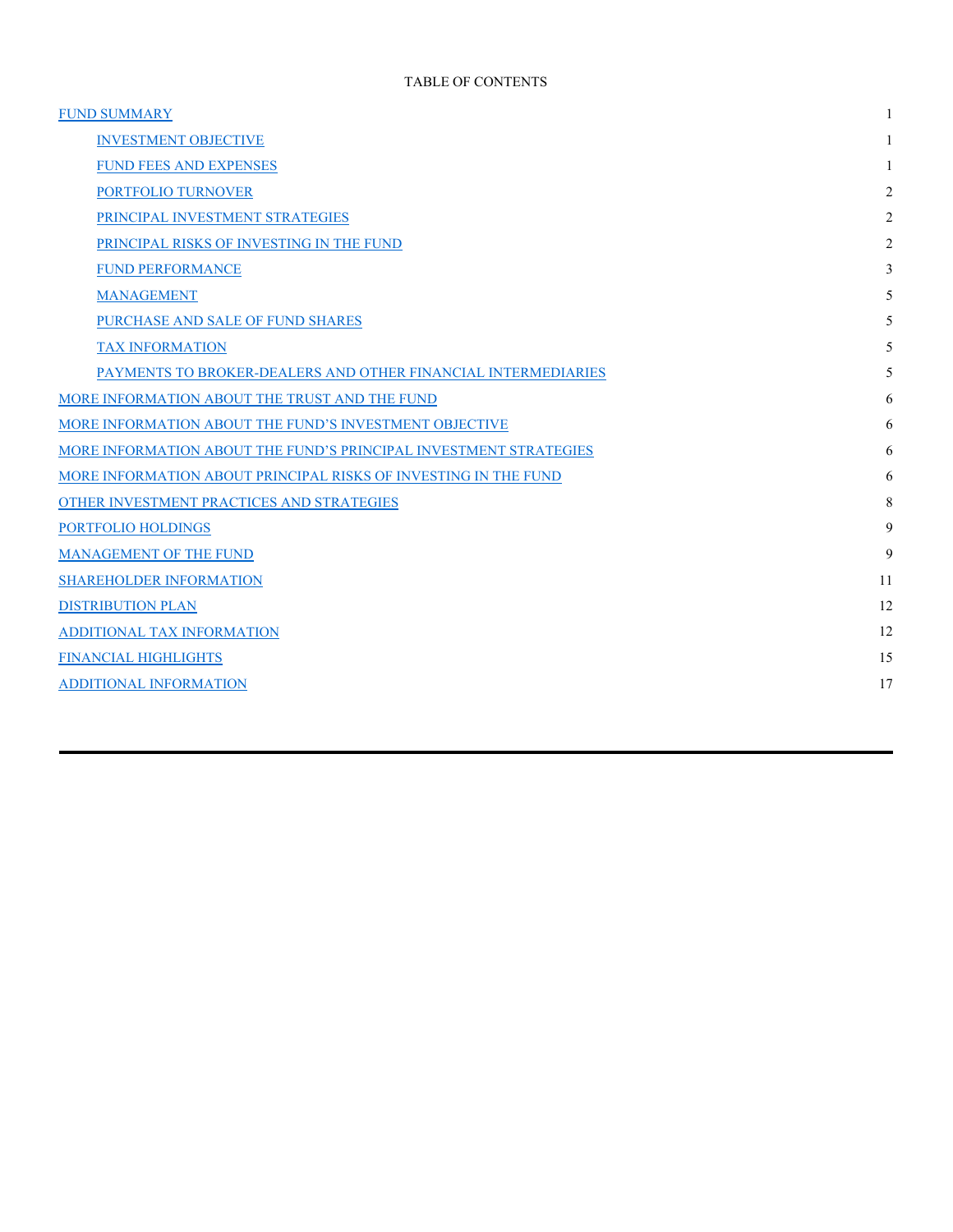## **ADVISORSHARES FOCUSED EQUITY ETF NYSE Arca Ticker: CWS**

#### **FUND SUMMARY**

#### **INVESTMENT OBJECTIVE**

The AdvisorShares Focused Equity ETF (the "Fund") seeks long-term capital appreciation.

#### **FUND FEES AND EXPENSES**

This table describes the fees and expenses that you may pay if you buy, hold and sell shares of the Fund. **You may pay other fees, such as brokerage commissions and other fees to financial intermediaries, which are not reflected in the table below.**

| <b>SHAREHOLDER FEES</b> (fees paid directly from your investment)                                                | None      |
|------------------------------------------------------------------------------------------------------------------|-----------|
| ANNUAL FUND OPERATING EXPENSES (expenses that you pay each year as a percentage of the value of your investment) |           |
| MANAGEMENT FEES (fluctuates based on the Fund's performance relative to the S&P 500 Index)                       | $0.66\%$  |
| DISTRIBUTION (12b-1) FEES                                                                                        | $0.00\%$  |
| <b>OTHER EXPENSES</b>                                                                                            | $0.53\%$  |
| <b>TOTAL ANNUAL OPERATING EXPENSES</b>                                                                           | 1.19%     |
| FEE WAIVER/EXPENSE REIMBURSEMENT <sup>*</sup>                                                                    | $-0.53\%$ |
| <b>TOTAL ANNUAL OPERATING EXPENSES AFTER FEE WAIVER/ EXPENSE REIMBURSEMENT</b>                                   | $0.66\%$  |

*\* AdvisorShares Investments, LLC (the "Advisor") has contractually agreed to waive its fees and/or reimburse expenses to keep net expenses (excluding amounts payable pursuant to any plan adopted in accordance with Rule 12b-1, interest expense, taxes, brokerage commissions, acquired fund fees and expenses, other expenditures which are capitalized in accordance with generally accepted accounting principles, and extraordinary expenses) from exceeding a percentage of the Fund's average daily net assets equal to the annual rate of the management fee, which can range from 0.65% to 0.85% due to a performance-based adjustment, for at least one year from the date of this Prospectus. The expense limitation agreement may be terminated, without payment of any penalty, (i) by the Trust for any reason and at any time and (ii) by the Advisor, for any reason, upon ninety (90) days' prior written notice to the Trust, such termination to be effective as of the close of business on the last day of the then-current one-year period. If it becomes unnecessary for the Advisor to waive fees or reimburse expenses, the Trust's Board of Trustees may permit the Advisor to retain the difference between the Fund's total annual operating expenses and the expense limitation currently in effect, or, if lower, the expense limitation that was in effect at the time of the waiver and/or reimbursement, to recapture all or a portion of its prior fee waivers or expense reimbursements within three years of the date they were waived or reimbursed.*

#### **EXAMPLE**

This Example is intended to help you compare the cost of investing in the shares of the Fund with the cost of investing in other funds. This Example does not take into account brokerage commissions and other fees to financial intermediaries that you may pay when purchasing or selling shares of the Fund. If these fees were included, your costs would be higher.

The Example assumes that you invest \$10,000 in the Fund for the time periods indicated and then sell all of your shares at the end of those periods. The Example also assumes that your investment has a 5% return each year and that the Fund's operating expenses remain the same. Although your actual costs may be higher or lower, based on these assumptions your costs would be:

|                                         | <b>YEAR</b> | <b>YEARS</b> | <b>YEARS</b> | 10 YEARS |
|-----------------------------------------|-------------|--------------|--------------|----------|
| <b>AdvisorShares Focused Equity ETF</b> | \$67        | \$325        | \$603        | \$1,396  |
|                                         |             |              |              |          |
|                                         |             |              |              |          |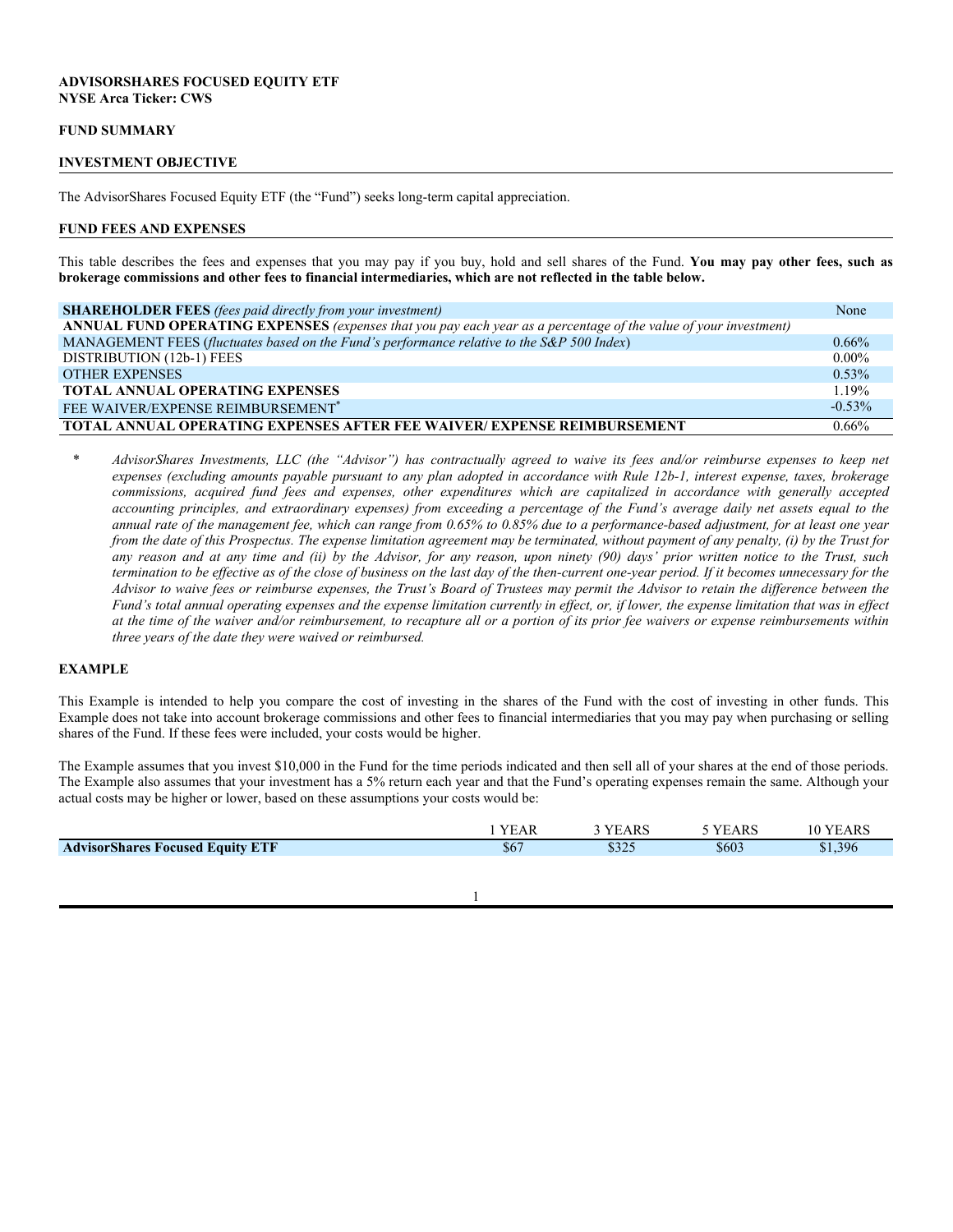## **PORTFOLIO TURNOVER**

The Fund pays transaction costs, such as commissions, when it buys and sells securities (or "turns over" its portfolio). A higher portfolio turnover rate may indicate higher transaction costs and may result in higher taxes when Fund shares are held in a taxable account. These costs, which are not reflected in Total Annual Operating Expenses or in the Example, affect the Fund's performance. This rate excludes the value of portfolio securities received or delivered as a result of in-kind creations or redemptions of the Fund's shares. During the most recent fiscal year, the Fund's portfolio turnover rate was 25% of the average value of its portfolio.

## **PRINCIPAL INVESTMENT STRATEGIES**

The Fund is an actively managed exchange-traded fund ("ETF") that seeks to achieve its investment objective by investing primarily in a focused group of U.S. exchange listed equity securities, including common and preferred stock and American Depositary Receipts ("ADRs"). ADRs are securities traded on a local stock exchange that represent interests in securities issued by a foreign publicly listed company. Under normal circumstances, the Fund invests at least 80% of its net assets (plus any borrowings for investment purposes) in equity securities. The investment strategy is expected to result in low turnover with an expected average holding period of at least one year. The investment strategy typically identifies large- and mid-capitalization stocks, although the Fund also may invest in certain small-capitalization or micro-capitalization stocks to a lesser extent and at certain times.

The Advisor allocates the Fund's portfolio investments using research obtained from a proprietary model developed by Edward J. Elfenbein, which uses a variety of methods for security selection and focuses on firms that are fundamentally sound and have shown consistency in their financial results and high earnings quality. The model looks for stocks with a strong history of sales and earnings growth or companies that have steadily increased their earnings and dividends for several years. Often, these companies have strong operating histories with dominant position in their respective markets and proven management teams. In addition, the Advisor may invest the Fund's assets in lesser-known companies that the Advisor believes have a unique opportunity for growth. At times, the Advisor may aim to buy certain out-of-favor stocks believed to be at prices below their intrinsic value, as measured by the model. Typically, on an annual basis, the Advisor will remove only a small number of the securities in the portfolio and replace them with the same number of new securities that better fit the Advisor's security selection criteria.

## **PRINCIPAL RISKS OF INVESTING IN THE FUND**

The Fund is subject to a number of risks, described below, that may affect the value of its shares, including the possible loss of money. As with any fund, there is no guarantee that the Fund will achieve its investment objective.

**American Depositary Receipt Risk.** ADRs have the same currency and economic risks as the underlying non-U.S. shares they represent. They are affected by the risks associated with non-U.S. securities, such as changes in political or economic conditions of other countries, changes in the exchange rates of, or exchange control regulations associated with, foreign currencies, and differing accounting, auditing, financial reporting, and legal standards and practices. In addition, investments in ADRs may be less liquid than the underlying securities in their primary trading market.

**Equity Risk.** The prices of equity securities rise and fall daily. These price movements may result from factors affecting individual issuers, industries or the stock market as a whole. In addition, equity markets tend to move in cycles which may cause stock prices to fall over short or extended periods of time.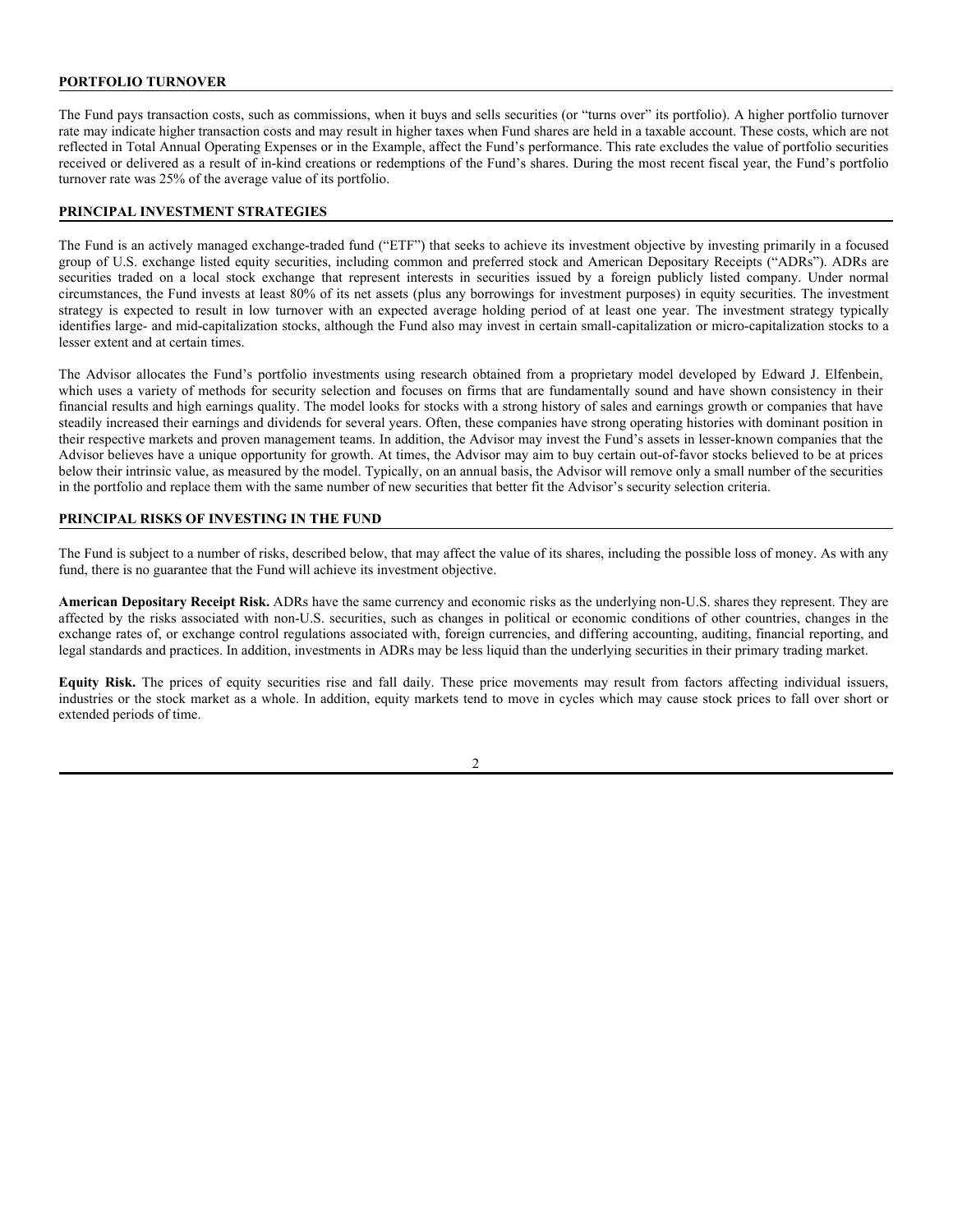**ETF Market Risk.** In stressed market conditions, the market for certain ETF shares may become less liquid in response to deteriorating liquidity in the markets for the ETF's underlying portfolio holdings. This adverse effect on liquidity for the ETF's shares in turn can lead to differences between the market price of the ETF's shares and the underlying value of those shares. In addition, there are a limited number of institutions that act as authorized participants. If these institutions exit the business or are, for any reason, unable to process creation and/or redemption orders with respect to the Fund, or purchase and sell securities in connection with creation and/or redemption orders, as applicable, and no other authorized participant steps forward to create or redeem, or purchase or sell securities, as applicable, Fund shares may trade at a premium or discount to their net asset value ("NAV") and possibly face operational issues such as trading halts and/or delisting. The absence of an active market in the Fund's shares could lead to a heightened risk of differences between the market price of the Fund's shares and the underlying value of those shares.

**Large-Capitalization Risk.** Large-cap securities tend to go in and out of favor based on market and economic conditions. During a period when the demand for large-cap securities is less than for other types of investments — small-cap securities, for instance — the Fund's performance could be reduced.

**Management Risk.** The Advisor continuously evaluates the Fund's holdings, purchases and sales with a view to achieving the Fund's investment objective. However, achievement of the stated investment objective cannot be guaranteed. The Advisor's judgment about the markets, the economy, or companies may not anticipate actual market movements, economic conditions or company performance, and these factors may affect the return on your investment.

**Market Risk.** Due to market conditions, the value of the Fund's investments may fluctuate significantly from day to day. Price fluctuations may be temporary or may last for extended periods. This volatility may cause the value of your investment in the Fund to decrease. Local, regional, or global events such as war, acts of terrorism, the spread of infectious illness or other public health issues, recessions, or other events could have a significant impact on the market generally and on specific securities. The market value of a security may also decline because of factors that affect a particular industry or industries, such as labor shortages or increased production costs and competitive conditions within an industry. Because of its link to the markets, an investment in the Fund may be more suitable for long-term investors who can bear the risk of short-term principal fluctuations, which at times may be significant.

**Mid-Capitalization Risk.** Mid-cap companies may be more volatile and more likely than large-cap companies to have limited product lines, markets, or financial resources, and to depend on a few key employees. Returns on investments in stocks of mid-cap companies could trail the returns on investments in stocks of large-cap companies or the equity market as a whole.

**Models and Data Risk.** When models and data prove to be incorrect or incomplete, any decisions made in reliance thereon expose the Fund to potential risks. In addition, the use of predictive models has inherent risk. Because predictive models are usually constructed based on historical data supplied by third parties, the success of relying on such models may depend heavily on the accuracy and reliability of the supplied historical data.

**Small-Capitalization Risk.** Security prices of small cap companies may be more volatile than those of larger companies and therefore the Fund's share price may be more volatile than those of funds that invest a larger percentage of their assets in securities issued by larger-cap companies. These risks are even greater for micro-cap companies.

**Trading Risk.** Shares of the Fund may trade above or below their NAV. The trading price of the Fund's shares may deviate significantly from their NAV during periods of market volatility and, in such instances, you may pay significantly more or receive significantly less than the underlying value of the Fund's shares. There can be no assurance that an active trading market for the Fund's shares will develop or be maintained. In addition, trading in shares of the Fund may be halted because of market conditions or for reasons that, in the view of the NYSE Arca, Inc. (the "Exchange"), make trading in shares inadvisable.

## **FUND PERFORMANCE**

The bar chart and table that follow show how the Fund has performed on a calendar year basis and provide an indication of the risks of investing in the Fund. The table also shows how the Fund's performance compares to the S&P 500 Index, which is a broad-based, unmanaged measurement of changes in stock market conditions based on the average of 500 widely held common stocks. Both the bar chart and the table assume the reinvestment of all dividends and distributions. Past performance (before and after taxes) does not necessarily indicate how the Fund will perform in the future.

Updated performance information is available on the Fund's website at www.advisorshares.com.

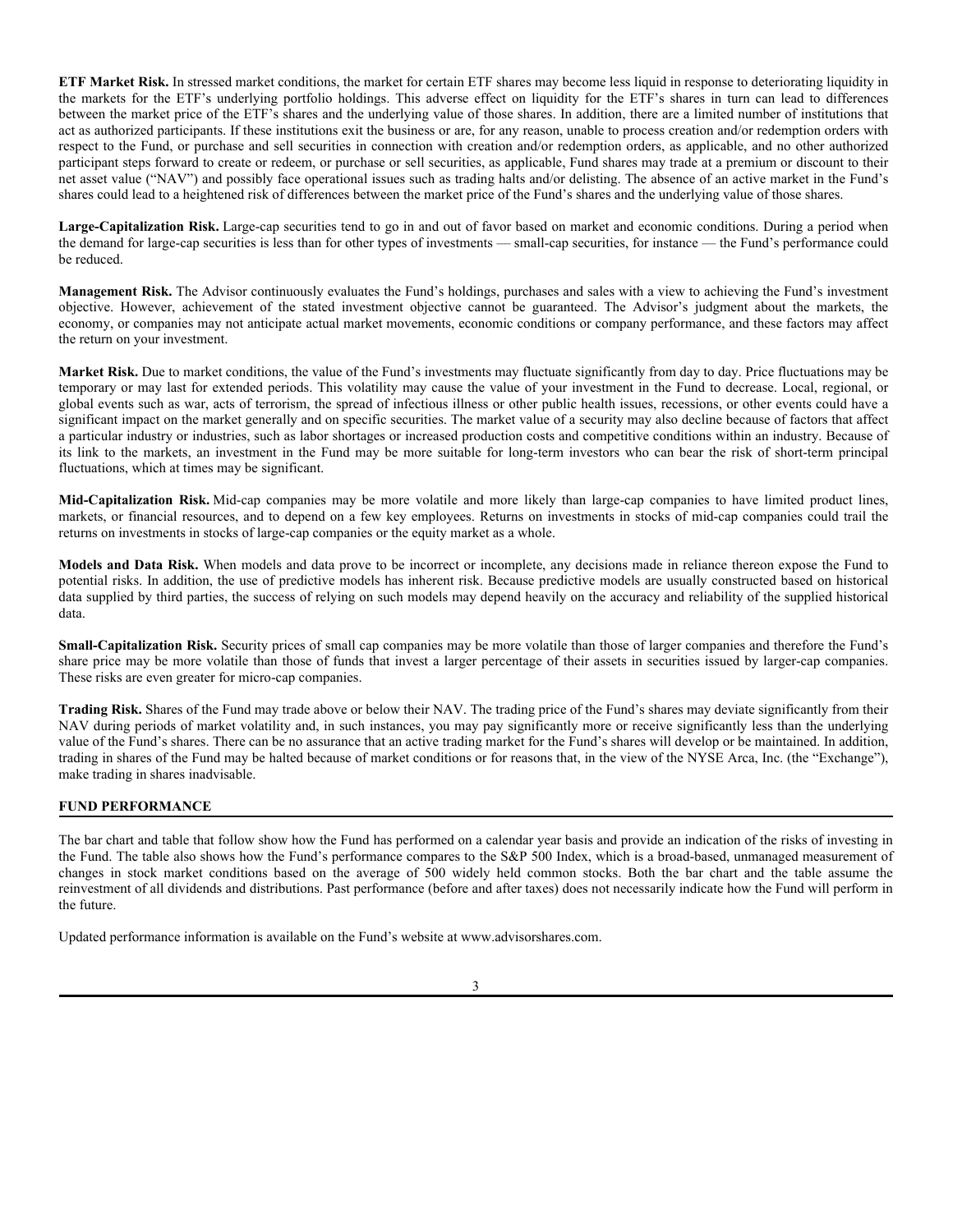#### **Calendar Year Total Returns**



The Fund's year-to-date total return as of September 30, 2021 was 6.74%.

## **Best and Worst Quarter Returns (for the period reflected in the bar chart above)**

|                 | keturn         | $\sim$ $\sim$<br><b>Ouarter/Year</b> |
|-----------------|----------------|--------------------------------------|
| Highest Return  | 16.56%         | 2000<br>$\Omega$<br>ZUZU             |
| l Lowest Return | 17.85%<br>$-1$ | $\sim$ $\sim$ $\sim$<br>∠∪∠∪         |

## **AVERAGE ANNUAL TOTAL RETURNS FOR THE PERIODS ENDED DECEMBER 31, 2020**

|                                                                    |           | <b>Since Inception</b> |
|--------------------------------------------------------------------|-----------|------------------------|
| <b>ADVISORSHARES FOCUSED EOUITY ETF</b>                            | 1 Year    | (9/20/2016)            |
| Return Before Taxes Based on NAV                                   | $16.92\%$ | 14.73%                 |
| Return After Taxes on Distributions                                | 16.84%    | 14.48%                 |
| Return After Taxes on Distributions and Sale of Fund Shares        | $10.07\%$ | 11.69%                 |
| S&P 500 Index (reflects no deduction for fees, expenses, or taxes) | 18.40%    | 16.31%                 |

After-tax returns are calculated using the highest historical individual federal marginal income tax rates and do not reflect the impact of state and local taxes. Actual after-tax returns depend on your tax situation and may differ from those shown and are not relevant if you hold your shares through tax-advantaged arrangements, such as 401(k) plans or individual retirement accounts. In some cases, the return after taxes may exceed the return before taxes due to an assumed tax benefit from any losses on a sale of Fund shares at the end of the measurement period.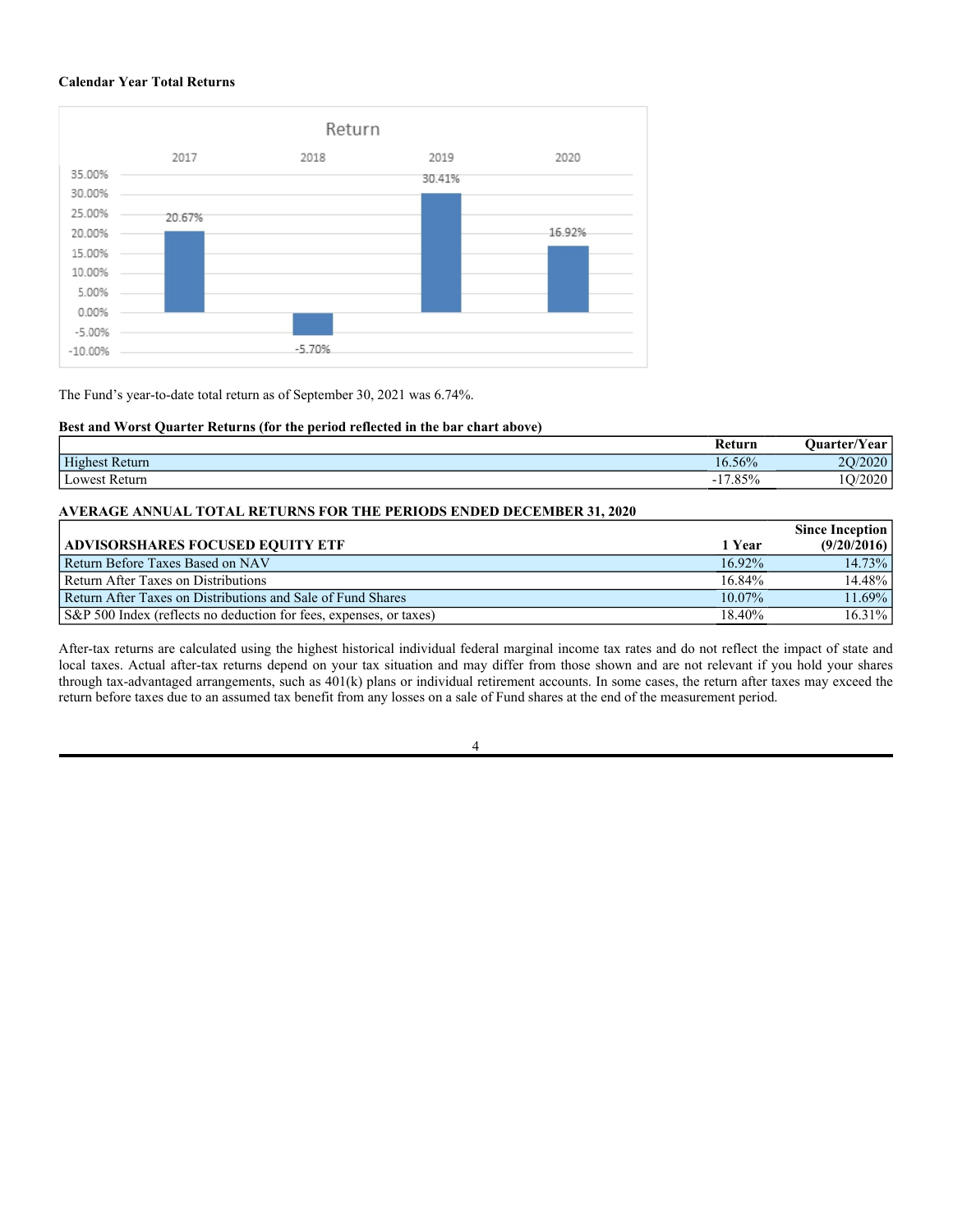#### **MANAGEMENT**

#### **Name Title**

AdvisorShares Investments, LLC Advisor

## **PORTFOLIO MANAGER**

#### **Name and Title Length of Service with the Advisor**

**Dan S. Ahrens,** *Managing Director, Chief Operating Officer,* and *Portfolio Manager* 

#### **PURCHASE AND SALE OF FUND SHARES**

The Fund issues and redeems shares on a continuous basis at NAV only in a large specified number of shares called a "Creation Unit." Only institutional investors that are acting as the Fund's authorized participants (typically broker-dealers) may purchase or redeem Creation Units. A Creation Unit transaction generally is conducted in exchange for a basket of securities closely approximating the holdings of the Fund along with a specified amount of cash.

Individual Fund shares may only be purchased and sold in secondary market transactions through brokers. The shares of the Fund are listed on the Exchange and, because shares trade at market prices rather than at NAV, shares may trade at a value greater than (premium) or less than (discount) NAV. When buying or selling shares in the secondary market, you may incur costs attributable to the difference between the highest price a buyer is willing to pay to purchase shares of the Fund (bid) and the lowest price a seller is willing to accept for shares of the Fund (ask) (the "bid-ask spread"). Recent information regarding the Fund's NAV, market price, premiums and discounts, and bid-ask spreads will be available on the Fund's website at www.advisorshares.com.

#### **TAX INFORMATION**

The Fund intends to make distributions that may be taxed as ordinary income, qualified dividend income or capital gains (or a combination thereof), unless you are investing through a tax-advantaged arrangement such as a 401(k) plan or an individual retirement account ("IRA"), which may be taxed upon withdrawal.

#### **PAYMENTS TO BROKER-DEALERS AND OTHER FINANCIAL INTERMEDIARIES**

Investors purchasing shares in the secondary market through a brokerage account or with the assistance of a broker may be subject to brokerage commissions and charges. If you purchase Fund shares through a broker-dealer or other financial intermediary (such as a bank), the Advisor may pay the intermediary for the sale of Fund shares and related services. These payments may create a conflict of interest by influencing broker-dealers or other intermediaries and your salesperson to recommend the Fund over another investment. Ask your salesperson or visit your financial intermediary's website for more information.

5

since November 2008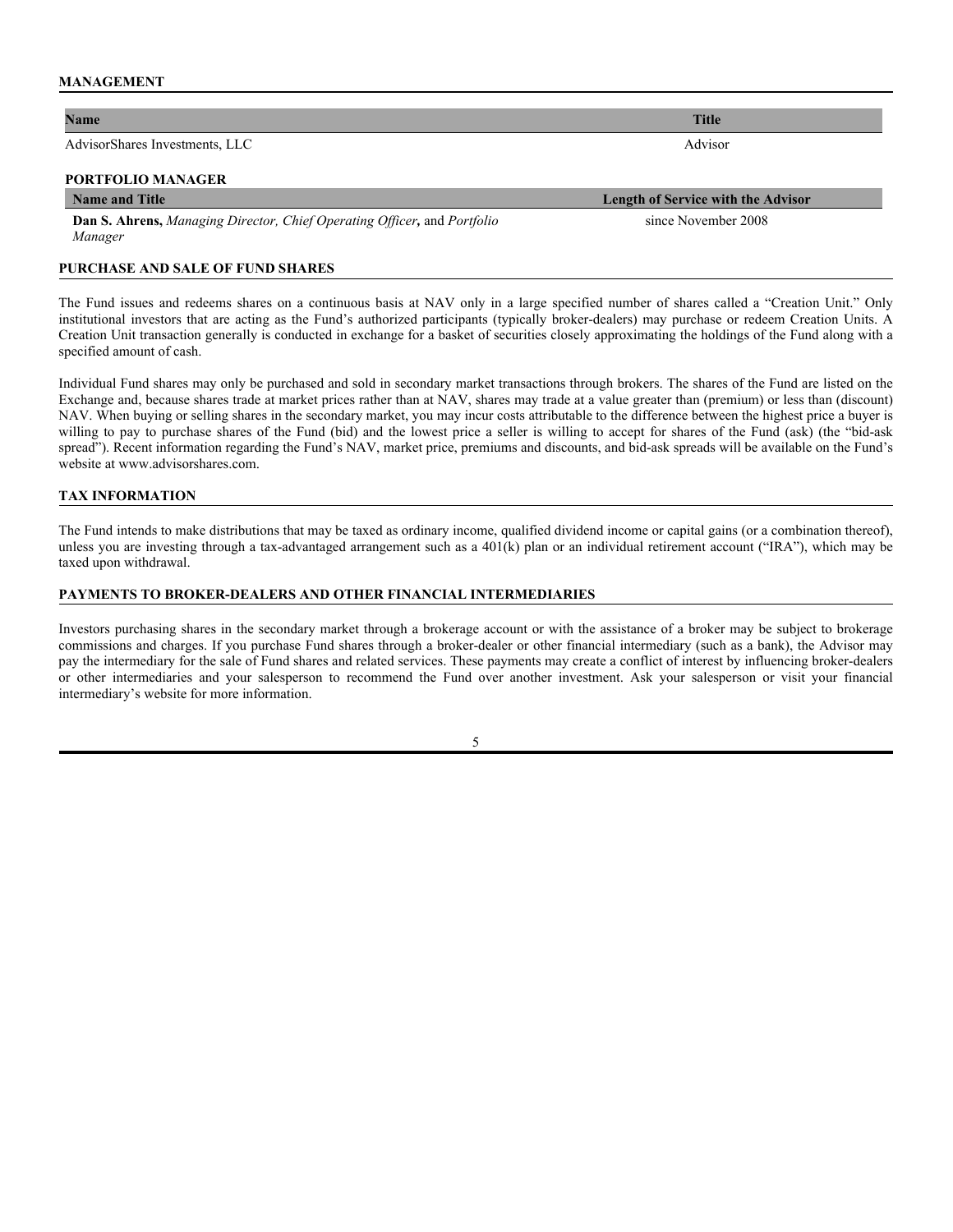## **MORE INFORMATION ABOUT THE TRUST AND THE FUND**

AdvisorShares Trust (the "Trust") is a Delaware statutory trust offering a number of professionally managed investment portfolios or funds.

Creation Units of the Fund are issued and redeemed principally in-kind for portfolio securities along with a specified cash payment.

## **EXCEPT WHEN AGGREGATED IN CREATION UNITS, SHARES OF THE FUND ARE NOT REDEEMABLE SECURITIES.**

#### **MORE INFORMATION ABOUT THE FUND'S INVESTMENT OBJECTIVE**

The Fund seeks long-term capital appreciation. The Fund's investment objective is non-fundamental and may be changed by the Trust's Board of Trustees (the "Board") without a shareholder vote.

## **MORE INFORMATION ABOUT THE FUND'S PRINCIPAL INVESTMENT STRATEGIES**

The Fund is an actively managed ETF and, thus, does not seek to replicate the performance of a specified passive index of securities. Instead, it uses an active investment strategy in seeking to meet its investment objective. The Advisor, subject to the oversight of the Board, has discretion on a daily basis to manage the Fund's portfolio in accordance with the Fund's investment objective and investment policies. The Fund will not change the 80% investment policy included in its principal investment strategy without providing 60 days notice to shareholders. The Fund's principal investment strategy is based on the security selection methodology published annually since 2006 as the *Crossing Wall Street* "Buy List."

## **MORE INFORMATION ABOUT THE PRINCIPAL RISKS OF INVESTING IN THE FUND**

The Fund is subject to a number of risks that may affect the value of its shares. This section provides additional information about the Fund's principal risks. The degree to which a risk applies to the Fund varies according to its investment allocation. Each investor should review the complete description of the principal risks before investing in the Fund. An investment in the Fund may not be appropriate for certain investors. As with investing in other securities whose prices increase and decrease in market value, you may lose money by investing in the Fund.

**American Depositary Receipt Risk.** Depositary receipts have the same currency and economic risks as the underlying shares they represent. They are affected by the risks associated with the underlying non-U.S. securities, such as changes in political or economic conditions of other countries, changes in the exchange rates of, or exchange control regulations associated with, foreign currencies, and differing accounting, auditing, financial reporting, and legal standards and practices. The value of depositary receipts will rise and fall in response to the activities of the non-U.S. entity that issued the securities represented by the depositary receipts, regulatory actions undertaken by a foreign government, and general market and/or economic conditions. Also, if there is a rise in demand for the underlying security and it becomes less available to the market, the price of the depositary receipt may rise, causing the Fund to pay a premium in order to obtain the desired depositary receipt. Conversely, changes in foreign market conditions or access to the underlying securities could result in a decline in the value of the depositary receipt**.**

**Equity Risk.** The prices of equity securities in which the Fund invests rise and fall daily. These price movements may result from factors affecting individual companies, industries or the securities market as a whole. Individual companies may report poor results or be negatively affected by the industry and/or economic trends and developments. The prices of securities issued by such companies may decline in response. In addition, the equity market tends to move in cycles which may cause stock prices to fall over short or extended periods of time.

**ETF Market Risk.** In stressed market conditions, the market for certain ETF shares may become less liquid in response to deteriorating liquidity in the markets for the ETF's underlying portfolio holdings. This adverse effect on liquidity for the ETF's shares in turn can lead to a difference between the market price of the ETF's shares and the underlying value of those shares. This difference can be reflected as a spread between the bid and ask prices quoted during the day or a premium or discount in the closing price from the Fund's NAV.

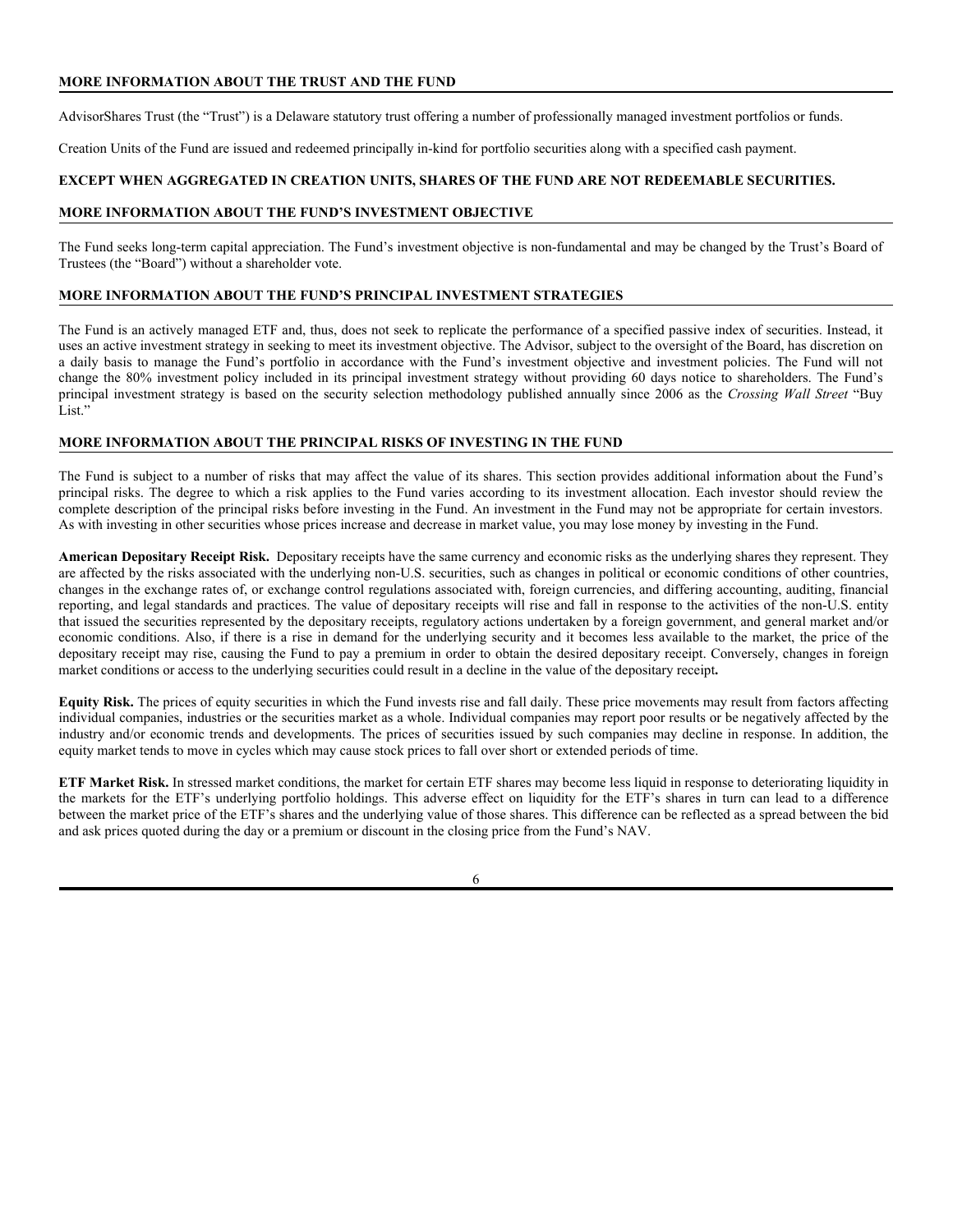Because the Fund's shares trade in the secondary market, a broker may charge a commission to execute a transaction in shares and an investor may incur the cost of the spread between the price at which a dealer will buy shares (bid) and the somewhat higher price at which a dealer will sell shares (ask). In addition, not only are there a limited number of institutions that act as authorized participants, direct trading by authorized participants is critical to ensuring that the Fund's shares trade at or close to NAV. However, market makers are not obligated to make a market in the Fund's shares nor are authorized participants obligated to execute purchase or redemption orders for Creation Units and, in times of market stress, circumstances could develop that could cause them to refrain from these activities or reduce their role. The absence of an active market could lead to a heightened risk of differences between the market price of the Fund's shares and the underlying value of those shares.

**Large-Capitalization Risk.** The large-cap segment of the market may underperform other segments of the equity market or the equity market as a whole. The underperformance of large-cap securities may cause a Fund's performance to be less than expected.

**Management Risk.** The Advisor continuously evaluates the Fund's holdings, purchases and sales with a view to achieving the Fund's investment objective. However, achievement of the stated investment objective cannot be guaranteed. The Advisor's judgment about the markets, the economy, or companies may not anticipate actual market movements, economic conditions or company performance, and these factors may affect the return on your investment. In fact, no matter how good a job the Advisor does, you could lose money on your investment in the Fund, just as you could with other investments. If the Advisor is incorrect in its assessment of the income, growth or price realization potential of the Fund's holdings or incorrect in its assessment of general market or economic conditions, then the value of the Fund's shares may decline.

**Market Risk.** Investments in securities, in general, are subject to market risks that may cause their prices to fluctuate over time. The Fund's investments may decline in value due to factors affecting securities markets generally, such as real or perceived adverse economic conditions or changes in interest or currency rates, or particular countries, segments, economic sectors, industries or companies within those markets. Local, regional, or global events such as war, acts of terrorism, the spread of infectious illness or other public health issues, recessions, or other events could have a significant impact on the market generally and on specific securities. For example, since December 2019, a novel strain of coronavirus has spread globally, which has resulted in the temporary closure of many corporate offices, retail stores, manufacturing facilities and factories, and other businesses across the world. As the extent of the impact on global markets from the coronavirus is difficult to predict, the extent to which the coronavirus may negatively affect the Fund's performance or the duration of any potential business disruption is uncertain. Any potential impact on performance will depend to a large extent on future developments and new information that may emerge regarding the duration and severity of the coronavirus and the actions taken by authorities and other entities to contain the coronavirus or treat its impact.

Changes in market conditions and interest rates generally do not have the same impact on all types of securities and instruments. Fluctuations in the value of securities and financial instruments in which the Fund invests will cause the NAV of the Fund to fluctuate. Historically, the markets have moved in cycles, and the value of the Fund's securities may fluctuate drastically from day to day. Because of its link to the markets, an investment in the Fund may be more suitable for long-term investors who can bear the risk of short-term principal fluctuations, which at times may be significant.

**Mid-Capitalization Risk.** Security prices of mid-cap companies may be based in substantial part on future expectations rather than current achievements and may move sharply, especially during market upturns and downturns. Mid-cap companies themselves may be more vulnerable to adverse business or economic events than larger, more established companies. During a period when the performance of mid-cap securities falls behind that of other types of investments, such as large-cap stocks or the equity market as whole, the Fund's performance could be reduced.

**Models and Data Risk.** To the extent a model does not perform as designed or as intended, the Fund's strategy may not be successfully implemented and a Fund may lose value. If the model or data are incorrect or incomplete, any decisions made in reliance thereon may lead to the inclusion or exclusion of securities that would have been excluded or included had the model or data been correct and complete. The use of predictive models has inherent risks. For example, such models may incorrectly forecast future behavior, leading to potential losses. In addition, in unforeseen or certain low-probability scenarios (often involving a market disruption of some kind), such models may produce unexpected results, which can result in losses for the Fund. Furthermore, because predictive models are usually constructed based on historical data supplied by third parties, the success of relying on such models may depend heavily on the accuracy and reliability of the supplied historical data.

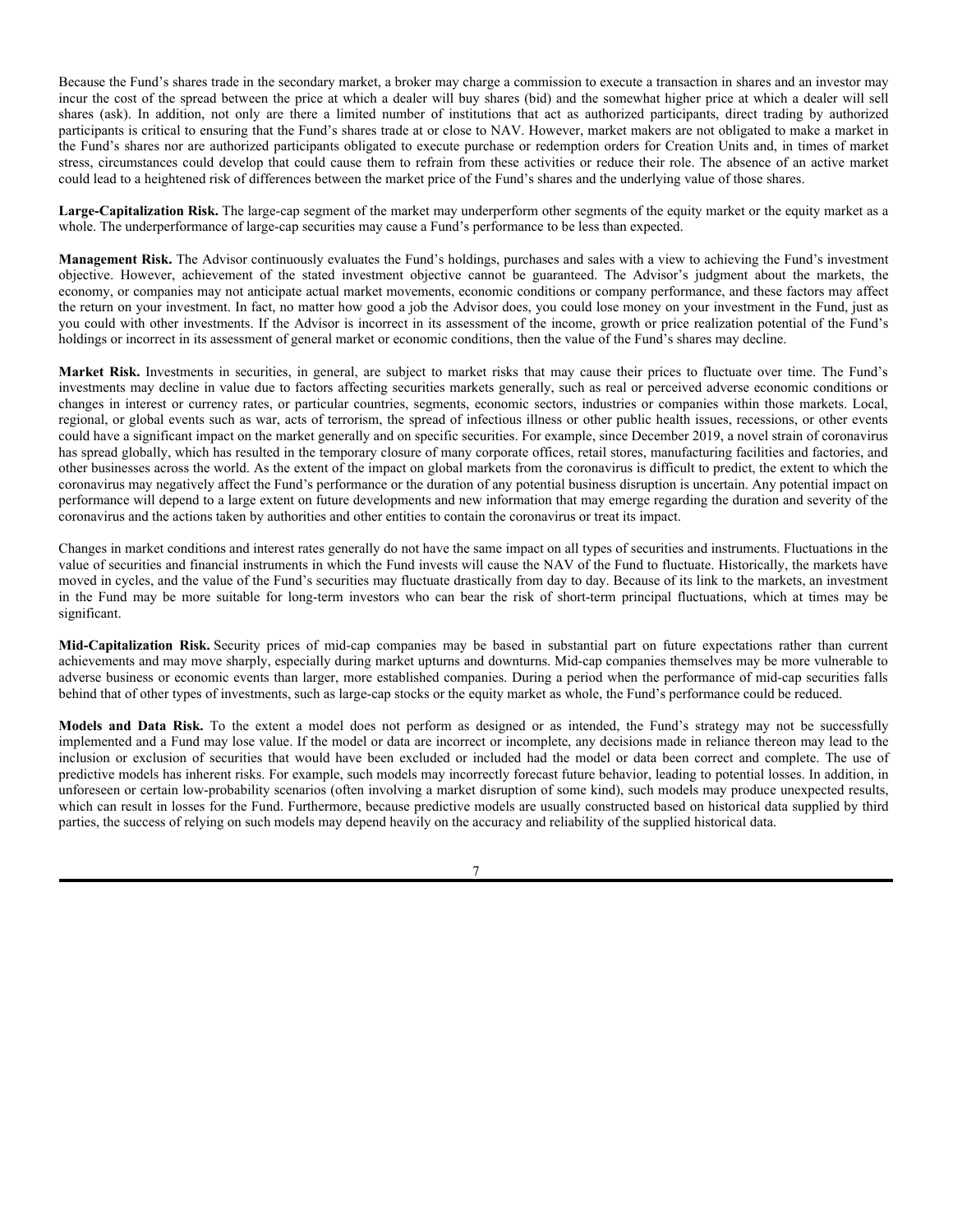**Small-Capitalization Risk.** Security prices of small cap companies may be more volatile than those of larger companies. Security prices of smallcap companies are generally more vulnerable than those of large-cap companies to adverse business and economic developments. The securities of small-cap companies may be thinly traded, making it difficult for the Fund to buy and sell them. In addition, small-cap companies are typically less stable financially than larger, more established companies and may depend on a small number of essential personnel, making them more vulnerable to loss of personnel. Small-cap companies also normally have less diverse product lines than larger cap companies and are more susceptible to adverse developments concerning their products. These risks are even greater for micro-cap companies. Micro-cap companies are followed by relatively few securities analysts and there tends to be less information about them. Their securities generally have limited trading volumes and are subject to even more abrupt, erratic price movements. Micro-cap companies are even more vulnerable to adverse business and market developments.

**Trading Risk.** Shares of the Fund may trade above or below their NAV. The NAV of shares will fluctuate with changes in the market value of the Fund's holdings. The trading prices of shares will fluctuate in accordance with changes in NAV, as well as market supply and demand. When the market price of the Fund's shares deviates significantly from NAV, you may pay significantly more or receive significantly less than the underlying value of the Fund's shares. However, given that shares can be created and redeemed only in Creation Units at NAV, the Advisor does not believe that large discounts or premiums to NAV will exist for extended periods of time. Although the Fund's shares are currently listed on the Exchange, there can be no assurance that an active trading market for shares will develop or be maintained. In addition, trading in shares of the Fund may be halted because of market conditions or for reasons that, in the view of the Exchange, make trading in shares inadvisable.

## **OTHER INVESTMENT PRACTICES AND STRATEGIES**

**Temporary Defensive Positions.** To respond to adverse market, economic, political or other conditions, the Fund may invest up to 100% of its total assets, without limitation, in high-quality, short-term debt securities and money market instruments. The Fund may be invested in this manner for extended periods, depending on the Advisor's assessment of market conditions. Debt securities and money market instruments include shares of other mutual funds, commercial paper, certificates of deposit, bankers' acceptances, U.S. government securities, repurchase agreements, and bonds that are rated BBB or higher. While the Fund is in a defensive position, the Fund may not achieve its investment objective. Furthermore, to the extent that the Fund invests in money market funds, the Fund would bear its pro rata portion of each such money market fund's advisory fees and operational expenses.

**Lending of Portfolio Securities.** The Fund may lend portfolio securities to brokers, dealers and other financial organizations that meet capital and other credit requirements or other criteria established by the Fund's Board. These loans, if and when made, may not exceed 33<sup>1</sup>/<sub>3</sub>% of the total asset value of the Fund (including the loan collateral). Such loans may be terminated at any time. Any such loans must be continuously secured by collateral maintained on a current basis in an amount at least equal to the market value of the securities loaned by the Fund. In a loan transaction, as compensation for lending its securities, the Fund will receive a portion of the dividends or interest accrued on the securities held as collateral or, in the case of cash collateral, a portion of the income from the investment of such cash. In addition, the Fund will receive the amount of all dividends, interest and other distributions on the loaned securities. However, the borrower has the right to vote the loaned securities. The Fund will call loans to vote proxies if a material issue affecting the investment is to be voted upon. Loans are made only to borrowers that are deemed by the securities lending agent to be of good financial standing. Should the borrower of the securities fail financially, the Fund may experience delays in recovering the securities or exercising its rights in the collateral. In a loan transaction, the Fund will also bear the risk of any decline in value of securities acquired with cash collateral. The Fund will attempt to minimize this risk by limiting the investment of cash collateral to high quality instruments of short maturity.

Please see the Fund's Statement of Additional Information (the "SAI") for a more complete list of portfolio investment strategies, permitted investments and related risks.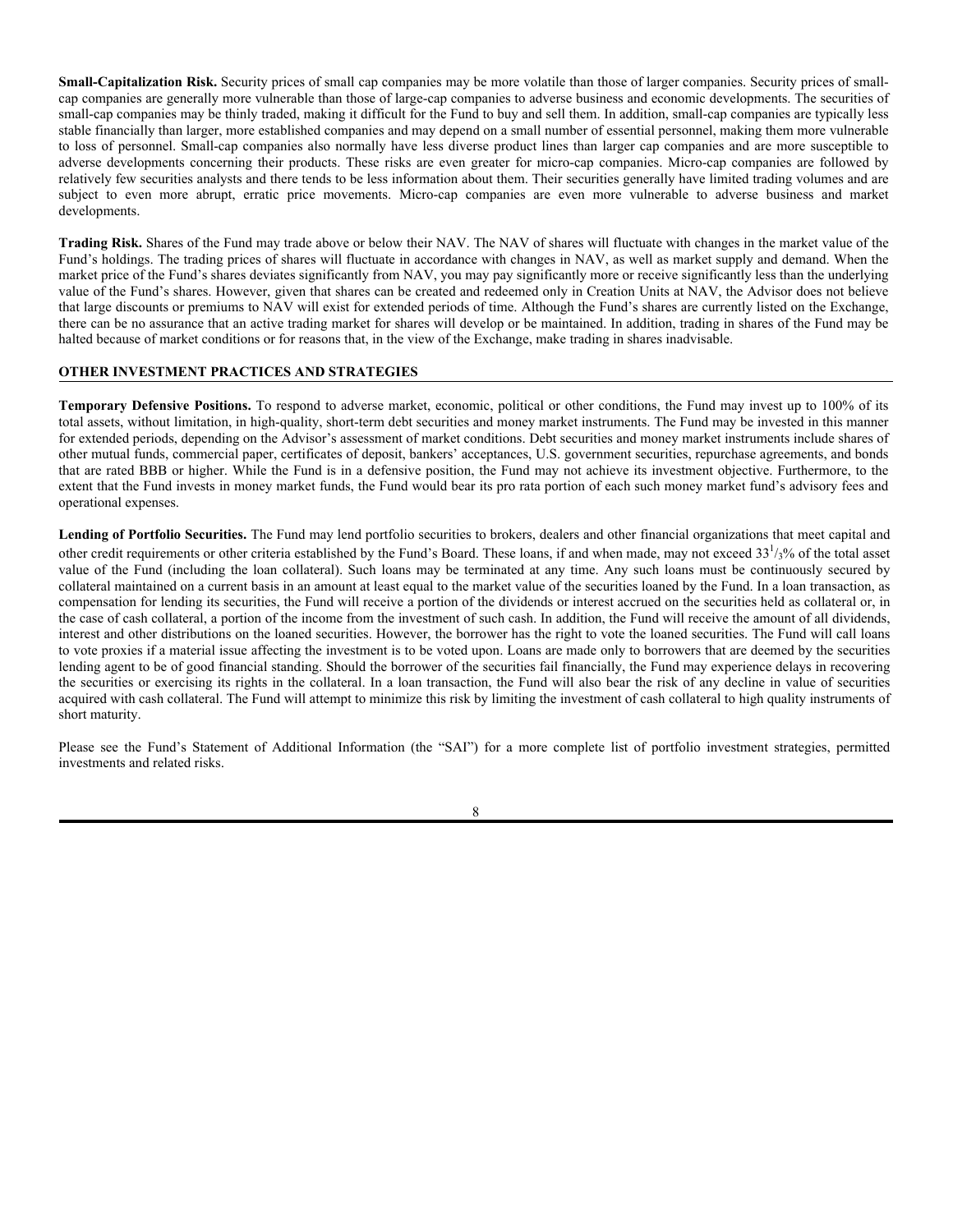## **PORTFOLIO HOLDINGS**

A description of the Fund's policies and procedures with respect to the disclosure of Fund portfolio securities is available (i) in the SAI and (ii) on the Trust's website at www.advisorshares.com. The Fund's daily portfolio holdings information also is available on the Trust's website.

#### **MANAGEMENT OF THE FUND**

#### **INVESTMENT ADVISOR**

AdvisorShares Investments, LLC, located at 4800 Montgomery Lane, Suite 150, Bethesda, Maryland 20814, serves as investment advisor of the Fund. As of September 30, 2021, the Advisor had approximately \$2 billion in assets under management.

The Advisor, subject to the supervision of the Board, provides an investment management program for the Fund and manages the investment of the Fund's assets. Pursuant to an investment advisory agreement between the Trust and the Advisor, the Advisor is entitled to receive, on a monthly basis, an annual advisory fee based on the average daily net assets of the Fund. The Advisor's advisory fee has two components -- the base fee and the performance fee adjustment. The base fee is the pre-determined rate at which the Advisor is paid when the Fund's net performance is in line with Fund's pre-determined performance benchmark. The base fee is subject to an upward or downward adjustment by the performance fee. If the Fund outperforms the performance benchmark, the Advisor may receive an upward fee adjustment. If the Fund underperforms the performance benchmark, the Advisor may receive a downward fee adjustment. The Advisor's annual base fee is 0.75% of the Fund's average daily net assets. The performance fee adjustment is derived by comparing the Fund's performance over a rolling twelve-month period to its performance benchmark, the S&P 500 Index. The base fee is adjusted at a rate of 0.02% for every 0.25% to 0.50% of out-performance or under-performance compared to the performance benchmark, but only up to 2.00% of the performance benchmark. As a result, the maximum possible performance fee adjustment, up or down, to the base fee is 0.10%. Accordingly, the Advisor's annual advisory fee may range from 0.65% to 0.85% of the Fund's average daily net assets. The following table illustrates how the effective annual rate of the advisory fee would vary under this arrangement, which is commonly referred to as a "fulcrum" fee arrangement:

| <b>Base Fee</b>            | 0.75%               |
|----------------------------|---------------------|
| <b>Incremental Changes</b> | 0.02%               |
| Performance to Benchmark   | <b>Advisory</b> Fee |
| 2.00%                      | 0.85%               |
| 1.50%                      | $0.83\%$            |
| 1.25%                      | 0.81%               |
| 1.00%                      | $0.79\%$            |
| $0.50\%$                   | $0.77\%$            |
| $+/- 0$                    | 0.75%               |
| $-0.50%$                   | 0.73%               |
| $-1.00\%$                  | $0.71\%$            |
| $-1.25%$                   | $0.69\%$            |
| $-1.50\%$                  | $0.67\%$            |
| $-2.00\%$                  | 0.65%               |

For the most recent fiscal year, the Fund paid the Advisor 0.13% after waivers based on its average daily net assets.

The Advisor bears all of its own costs associated with providing these advisory services and the expenses of the members of the Board who are affiliated with the Advisor. The Advisor may make payments from its own resources to broker-dealers and other financial institutions in connection with the sale of Fund shares.

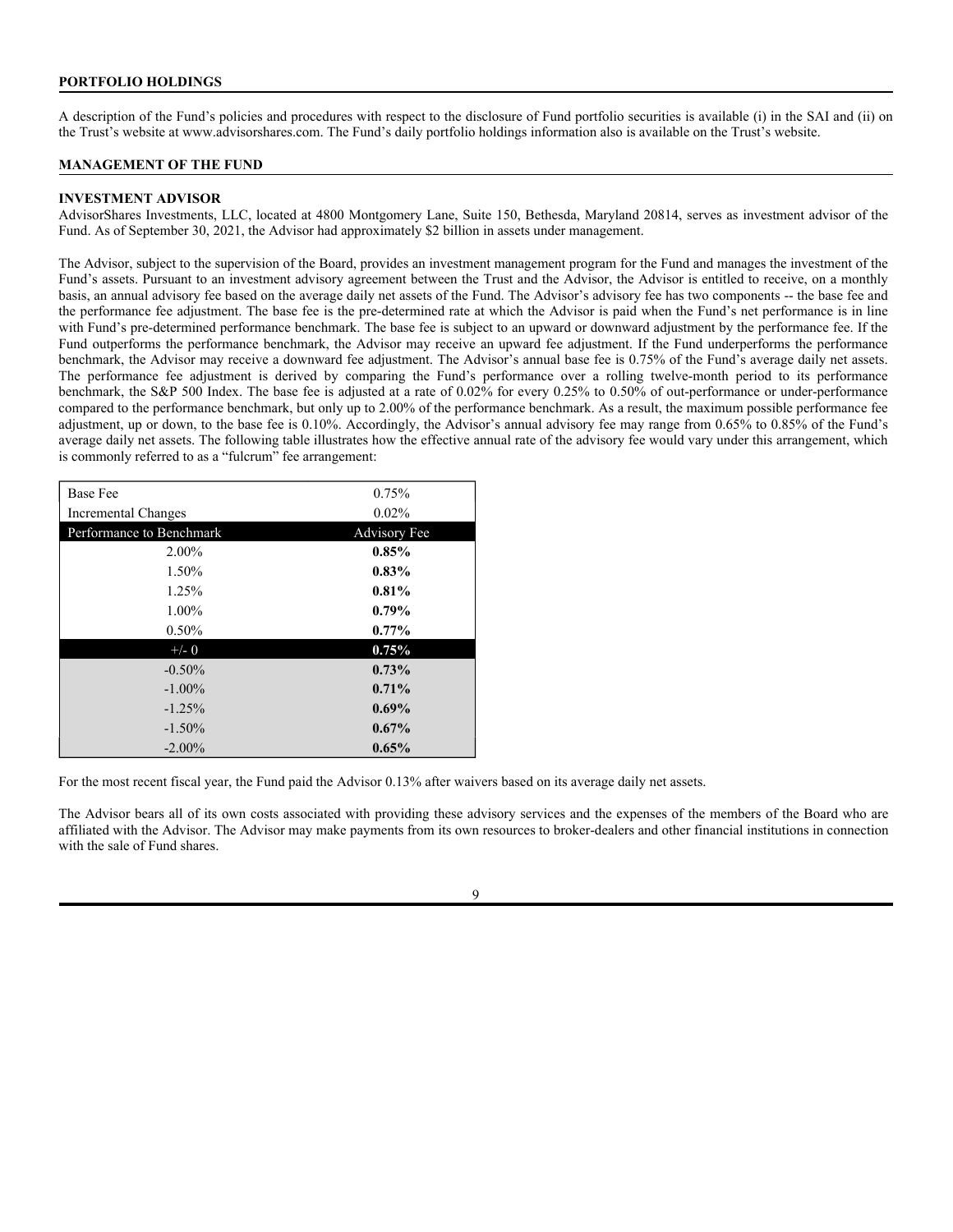The Advisor has contractually agreed to waive its fees and/or reimburse expenses in order to keep net expenses (excluding amounts payable pursuant to any plan adopted in accordance with Rule 12b-1, interest expense, taxes, brokerage commissions, acquired fund fees and expenses, other expenditures which are capitalized in accordance with generally accepted accounting principles, and extraordinary expenses) from exceeding a percentage of the Fund's average daily net assets equal to the annual rate of the management fee, which can range from 0.65% to 0.85%, for at least one year from the date of this Prospectus. The expense limitation agreement may be terminated without payment of any penalty (i) by the Trust for any reason and at any time and (ii) by the Advisor, for any reason, upon ninety (90) days' prior written notice to the Trust, such termination to be effective as of the close of business on the last day of the then-current one-year period. If at any point it becomes unnecessary for the Advisor to waive fees or reimburse expenses, the Board may permit the Advisor to retain the difference between the Fund's total annual operating expenses and the expense limitation currently in effect, or, if lower, the expense limitation that was in effect at the time of the waiver and/or reimbursement, to recapture all or a portion of its prior fee waiver or expense reimbursements within three years of the date they were waived or reimbursed.

The Advisor may hire one or more sub-advisors to oversee the day-to-day investment activities of the Fund. The sub-advisors would be subject to oversight by the Advisor. Pursuant to an exemptive order from the U.S. Securities and Exchange Commission (the "SEC"), the Advisor, subject to certain conditions, has the right, without shareholder approval, to hire a new unaffiliated sub-advisor or materially amend the terms of a subadvisory agreement with an unaffiliated sub-advisor when the Board and the Advisor believe that a change would benefit the Fund. The Prospectus will be supplemented if a sub-advisor is hired for the Fund.

A discussion regarding the basis for the Board's most recent approval of the Fund's investment advisory agreement is available in the Trust's Annual Report to Shareholders dated June 30, 2021.

#### **PORTFOLIO MANAGER**

The following portfolio manager is primarily responsible for the day-to-day management of the Fund.

#### **Dan S. Ahrens,** *Managing Director, Chief Operating Officer, and Portfolio Manager*

Mr. Ahrens is a Managing Director and the Chief Operating Officer of the Advisor. Prior to joining the Advisor in 2008, Mr. Ahrens founded Ahrens Advisors, L.P., an SEC-registered investment advisor, where he acted as portfolio manager to a mutual fund. Before forming Ahrens Advisors, he was President of a mutual fund company, where he launched and served as portfolio manager to multiple funds. During that time, he also was President and Chief Compliance Officer of the funds' advisor, and acted as President, Treasurer and Financial & Operations Officer of an affiliated broker-dealer firm. He is a published author and has appeared on numerous financial programs, including CNBC, CNN, Fox Business, ABC News and Bloomberg. He has been featured, along with funds under his management, in major national and trade publications including The Economist, New York Times, Financial Times, and The Wall Street Journal. He earned a Bachelor in Business Administration in Finance from Texas Tech University.

Additional information about the portfolio manager's compensation, other accounts managed by the portfolio manager, and the portfolio manager's ownership of securities in the Fund is available in the SAI.

#### **OTHER SERVICE PROVIDERS**

Foreside Fund Services, LLC (the "Distributor") is the principal underwriter and distributor of the Fund's shares. The Distributor's principal address is Three Canal Plaza, Suite 100, Portland, Maine 04101. The Distributor will not distribute shares in less than whole Creation Units, and it does not maintain a secondary market in the shares. The Distributor is a broker-dealer registered under the Securities Exchange Act of 1934 and a member of the Financial Industry Regulatory Authority, Inc. ("FINRA"). The Distributor is not affiliated with the Advisor, The Bank of New York Mellon or any of their respective affiliates.

The Bank of New York Mellon, located at 240 Greenwich Street, New York, New York 10286, serves as the administrator, custodian, transfer agent and fund accounting agent for the Fund.

Morgan, Lewis & Bockius LLP, located at 1111 Pennsylvania Avenue, N.W., Washington, D.C. 20004, serves as legal counsel to the Trust.

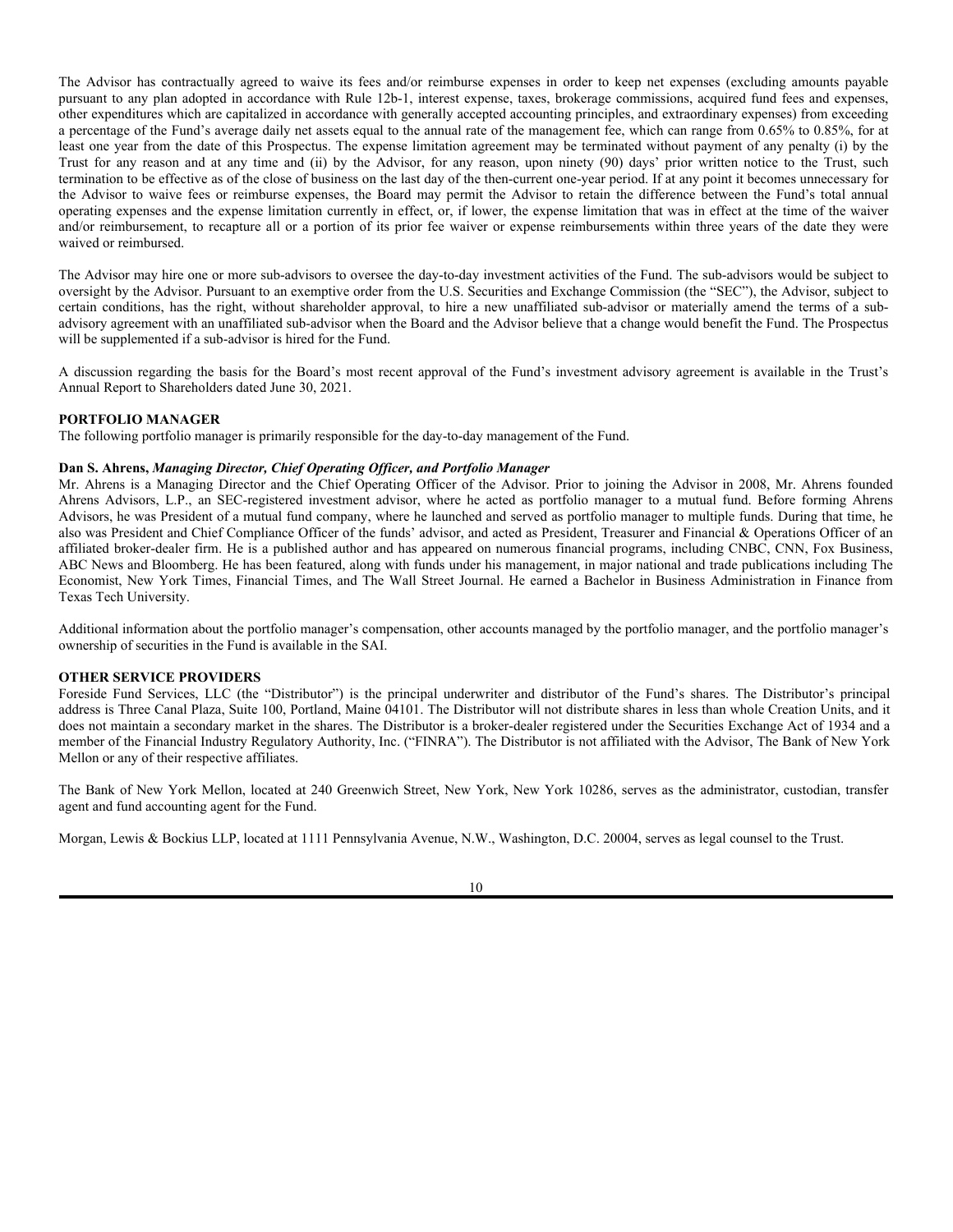Tait, Weller & Baker LLP, located at Two Liberty Place, 50 South 16<sup>th</sup> Street, Suite 2900, Philadelphia, Pennsylvania 19102, serves as the Fund's independent registered public accounting firm. The independent registered public accounting firm is responsible for auditing the annual financial statements of the Fund.

## **SHAREHOLDER INFORMATION**

#### **CALCULATING NET ASSET VALUE**

The Fund calculates NAV by (i) taking the current market value of its total assets, (ii) subtracting any liabilities, and (iii) dividing that amount by the total number of shares owned by shareholders.

The Fund calculates NAV once each business day as of the regularly scheduled close of normal trading on the New York Stock Exchange, LLC (the "NYSE") (normally 4:00 p.m. Eastern Time). The NYSE is typically closed on weekends and most national holidays.

In calculating NAV, the Fund generally values its portfolio investments at market prices. If market prices are unavailable or the Fund thinks that they are unreliable, or when the value of a security has been materially affected by events occurring after the relevant market closes, the Fund will price those securities at fair value as determined in good faith using methods approved by the Board. With respect to investments in U.S.-traded securities with readily available pricing, it is expected that there would be limited circumstances in which the Fund would use fair value pricing – for example, if the exchange on which a portfolio security is principally traded closed early or if trading in a particular security was halted during the day and did not resume prior to the time the Fund calculated its NAV.

The use of fair valuation in pricing a security involves the consideration of a number of subjective factors and, therefore, is susceptible to the unavoidable risk that the valuation may be higher or lower than the price at which the security might actually trade if a reliable market price were readily available.

More information about the valuation of the Fund's holdings can be found in the SAI.

### **PREMIUM/DISCOUNT AND BID-ASK SPREAD INFORMATION**

The price of the Fund's shares is based on market price, which may differ from the Fund's daily NAV per share and can be affected by market forces of supply and demand, economic conditions and other factors. Information showing the number of days that the market price of the Fund's shares was greater than the Fund's NAV per share (*i.e.*, at a premium) and the number of days it was less than the Fund's NAV per share (*i.e.*, at a discount) for various time periods is available by visiting the Fund's website at www.advisorshares.com. Also available on the Fund's website is information about bid-ask spreads.

#### **DIVIDENDS AND DISTRIBUTIONS**

The Fund pays out dividends and distributes its net capital gains, if any, to shareholders at least annually.

#### **ACTIVE INVESTORS AND MARKET TIMING**

Shares of the Fund are listed for trading on the Exchange, which allows retail investors to purchase and sell individual shares at market prices throughout the trading day similar to other publicly traded securities. Because these secondary market trades do not involve the Fund directly, it is unlikely that secondary market trading would cause any harmful effects of market timing, such as dilution, disruption of portfolio management, increases in the Fund's trading costs or realization of capital gains. The Board has determined not to adopt policies and procedures designed to prevent or monitor for frequent purchases and redemptions of the Fund's shares because the Fund sells and redeems its shares at NAV only in Creation Units pursuant to the terms of a participant agreement between the Distributor and an authorized participant, principally in exchange for a basket of securities that mirrors the composition of the Fund's portfolio and a specified amount of cash. The Fund also imposes transaction fees on such Creation Unit transactions that are designed to offset the Fund's transfer and other transaction costs associated with the issuance and redemption of the Creation Unit shares.

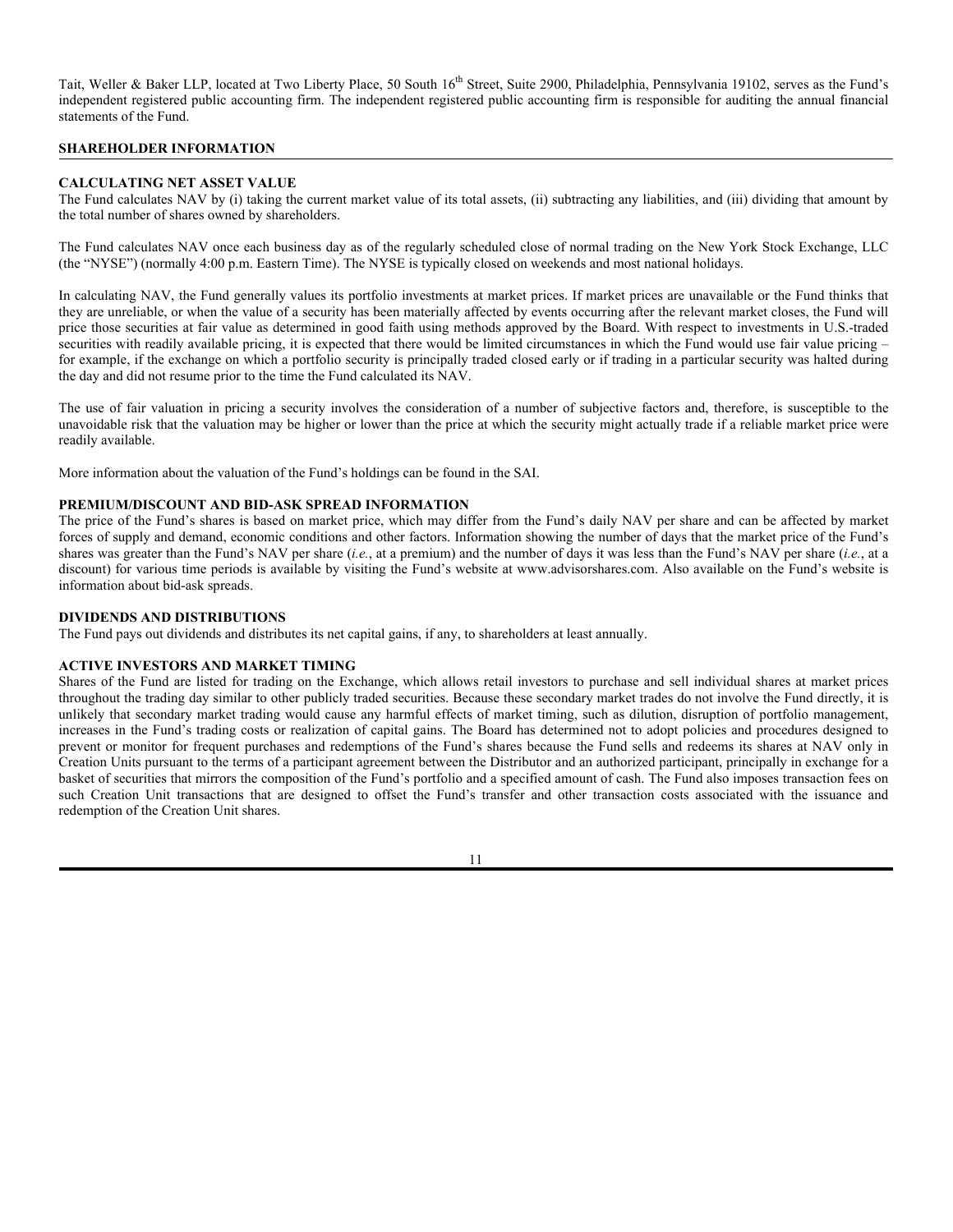#### **BOOK-ENTRY**

Shares of the Fund are held in book-entry form, which means that no stock certificates are issued. Depository Trust Company ("DTC"), or its nominee, is the record owner of all outstanding shares of the Fund and is recognized as the owner of all shares.

Investors owning shares of the Fund are beneficial owners as shown on the records of DTC or its participants. DTC serves as the securities depository for all shares. Participants in DTC include securities brokers and dealers, banks, trust companies, clearing corporations and other institutions that directly or indirectly maintain a custodial relationship with DTC. As a beneficial owner of shares, you are not entitled to receive physical delivery of stock certificates or to have shares registered in your name, and you are not considered a registered owner of shares. Therefore, to exercise any right as an owner of shares, you must rely upon the procedures of DTC and its participants (*e.g.*, broker-dealers, banks, trust companies, or clearing companies). These procedures are the same as those that apply to any stocks that you hold in book entry or "street name" through your brokerage account.

#### **INVESTING IN THE FUND**

For more information on how to buy and sell shares of the Fund, call the Trust at 877.843.3831 or visit the Fund's website at www.advisorshares.com.

## **DISTRIBUTION PLAN**

The Fund has adopted a Distribution Plan pursuant to Rule 12b-1 under the Investment Company Act of 1940 that allows the Fund to pay distribution fees to the Distributor and other firms that provide distribution services. The Fund will pay distribution fees to the Distributor at an annual rate not to exceed 0.25% of its average daily net assets. If a service provider provides distribution services, the Distributor will pay the service provider out of its distribution fees.

No distribution fees are currently charged to the Fund; there are no plans to impose distribution fees, and no distribution fees will be charged for at least one year from the date of this Prospectus. However, to the extent distribution fees are charged in the future, because the Fund would pay these fees out of assets on an ongoing basis, over time these fees may cost you more than other types of sales charges and would increase the cost of your investment. At such time as distribution fees are charged, the Fund will notify investors by adding disclosure to the Fund's website and in the Fund's Prospectus. Any distribution fees will be approved by the Board.

## **ADDITIONAL TAX INFORMATION**

The following is a summary of some important tax issues that affect the Fund and its shareholders. The summary is based on current tax law, which may be changed by legislative, judicial or administrative action. The summary is very general, and does not address investors subject to special rules, such as investors who hold shares through an IRA, 401(k) or other tax-advantaged account. More information about taxes is located in the SAI.

*You are urged to consult your tax advisor regarding specific questions as to U.S. federal, state and local income taxes.*

#### **Tax Status of the Fund**

The Fund is treated as a separate entity for U.S. federal income tax purposes and has elected and intends to qualify for the special tax treatment afforded to a regulated investment company ("RIC") under the Internal Revenue Code of 1986, as amended (the "Internal Revenue Code"). As long as the Fund qualifies for treatment as a RIC, it pays no federal income tax on the earnings it timely distributes to shareholders. However, the Fund's failure to qualify as a RIC or to meet minimum distribution requirements would result (if certain relief provisions were not available) in fund-level taxation and, consequently, a reduction in income available for distribution to shareholders.

Unless you are a tax-exempt entity or your investment in Fund shares is made through a tax-deferred retirement account, such as an IRA, you need to be aware of the possible tax consequences when:

- the Fund makes distributions:
- you sell Fund shares; and
- you purchase or redeem Creation Units (authorized participants only).

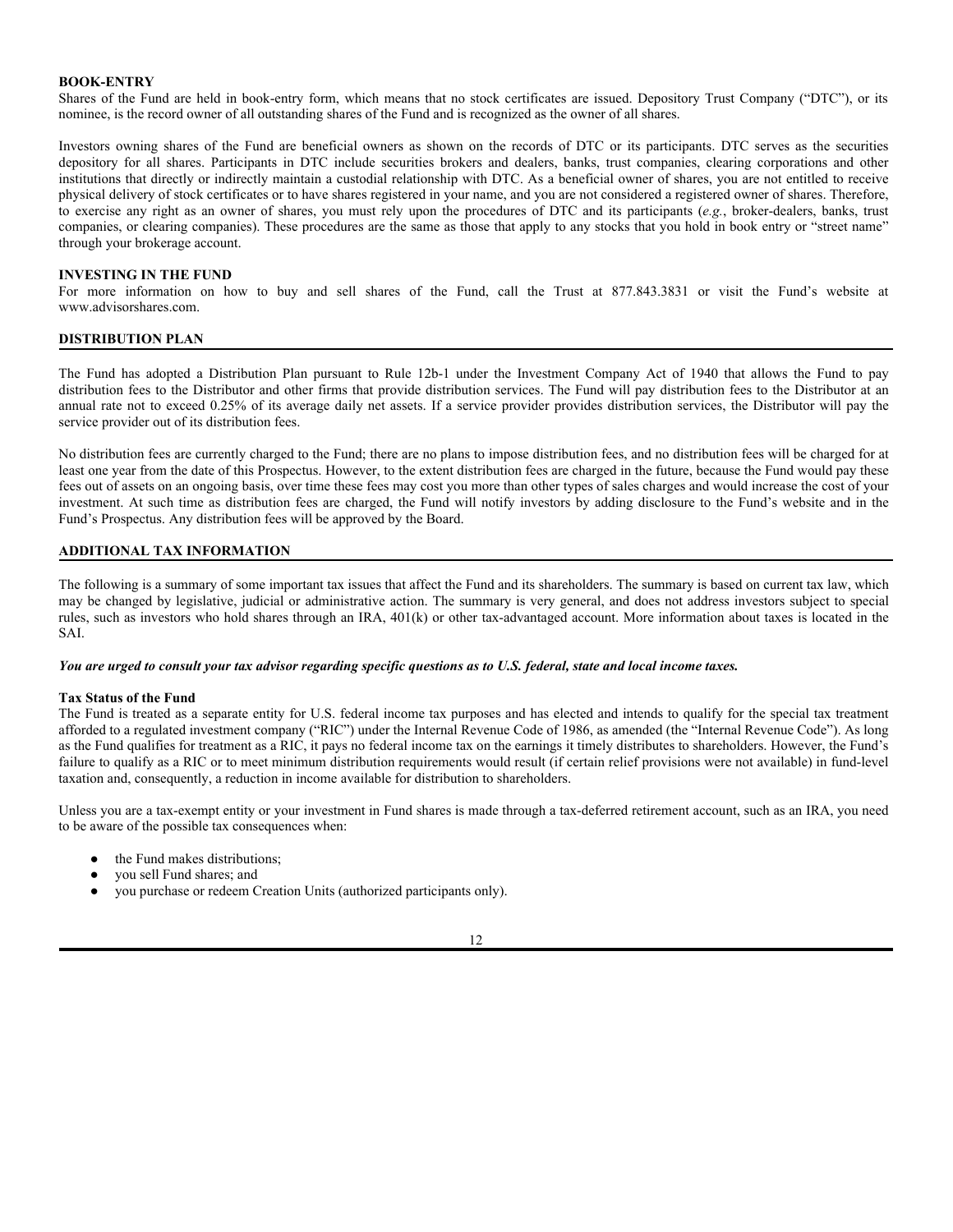#### **Tax Status of Distributions**

- The Fund intends to distribute, at least annually, substantially all of its net investment income and net capital gains income.
- The income dividends you receive from the Fund will be taxed as either ordinary income or "qualified dividend income." For noncorporate shareholders, dividends reported by the Fund as qualified dividend income are generally eligible for reduced tax rates applicable to long-term capital gains, provided holding period and other requirements are met. Qualified dividend income generally is income derived from dividends paid by U.S. corporations or certain foreign corporations that are either incorporated in a U.S. possession or eligible for tax benefits under certain U.S. income tax treaties. In addition, dividends that the Fund receives in respect of stock of certain foreign corporations may be qualified dividend income if that stock is readily tradable on an established U.S. securities market. For such dividends to be taxed as qualified dividend income to a non-corporate shareholder, the Fund must satisfy certain holding period requirements with respect to the underlying stock and the non-corporate shareholder must satisfy holding period requirements with respect to his or her ownership of the Fund's shares. Holding periods may be suspended for these purposes for stock that is hedged.
- Corporate shareholders may be entitled to a dividends-received deduction for the portion of dividends they receive that are attributable to dividends received by the Fund from U.S. corporations, subject to certain limitations. The Fund's investment strategies may limit its ability to distribute dividends eligible for the dividends received deduction for corporate shareholders.
- Taxes on distributions of capital gains (if any) are determined by how long the Fund owned the investments that generated them, rather than how long a shareholder has owned their shares. Sales of assets held by the Fund for more than one year generally result in long-term capital gains and losses, and sales of assets held by the Fund for one year or less generally result in short-term capital gains and losses. Distributions from the Fund's short-term capital gains are generally taxable as ordinary income. Any distributions of net capital gain (the excess of the Fund's net long-term capital gains over its net short-term capital losses) that you receive from the Fund generally are taxable as long-term capital gains regardless of how long you have owned your shares. Long-term capital gains are taxed to noncorporate shareholders at reduced tax rates.
- Dividends and distributions are generally taxable to you whether you receive them in cash or reinvest them in additional shares.
- In general, your distributions are subject to federal income tax for the year in which they are paid. However, distributions paid in January but declared by the Fund in October, November or December of the previous year may be taxable to you in the previous year.
- Shortly after the close of each calendar year, the Fund (or your broker) will inform you of the amount of your ordinary income dividends, qualified dividend income, foreign tax credits and net capital gain distributions received from the Fund.
- You may wish to avoid investing in the Fund shortly before a dividend or other distribution, because such a distribution will generally be taxable even though it may economically represent a return of a portion of your investment.

#### **Taxes on Exchange-Listed Share Sales**

Any capital gain or loss realized upon a sale of shares is generally treated as long-term capital gain or loss if the shares have been held for more than one year and as short-term capital gain or loss if the shares have been held for one year or less, except that any capital loss on the sale of shares held for six months or less is treated as long-term capital loss to the extent of amounts treated as distributions of long-term capital gains to the shareholder with respect to such shares. Any loss realized on a sale will be disallowed to the extent shares of the Fund are acquired, including through reinvestment of dividends, within a 61-day period beginning 30 days before and ending 30 days after the disposition of Fund shares. The ability to deduct capital losses may be limited.

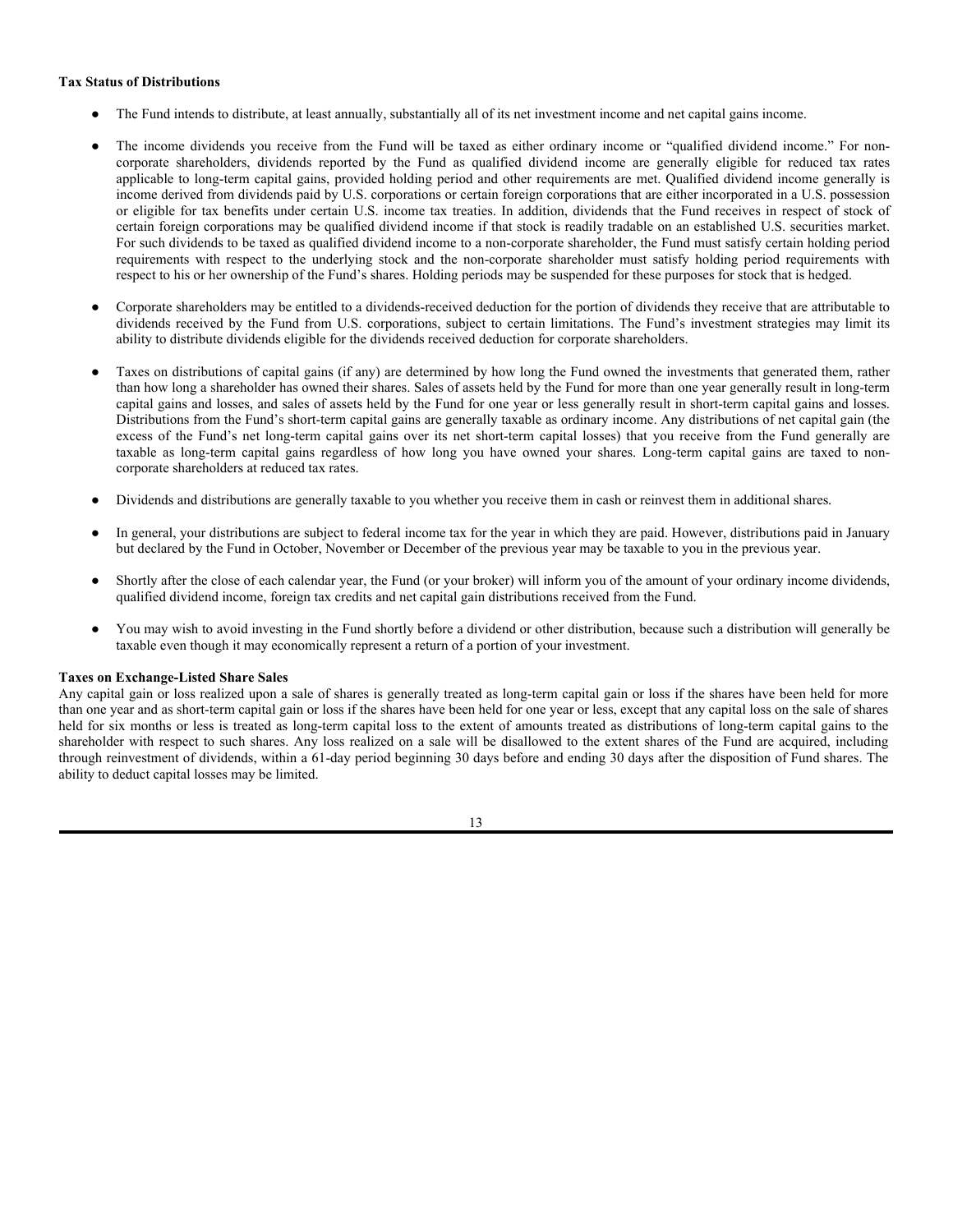### **Foreign Taxes**

Dividends, interest, and other income received by the Fund with respect to foreign securities may give rise to withholding and other taxes imposed by foreign countries. Tax conventions between certain countries and the United States may reduce or eliminate such taxes. The Fund may need to file special claims for refunds to secure the benefits of a reduced rate.

## **Net Investment Income Tax**

U.S. individuals with income exceeding certain thresholds are subject to a 3.8% tax on all or a portion of their "net investment income," including interest, dividends, and certain capital gains (generally including capital gain distributions and capital gains realized on the sale or exchange of shares). This 3.8% tax also applies to all or a portion of the undistributed net investment income of certain shareholders that are estates and trusts.

## **Non-U.S. Investors**

If you are not a citizen or permanent resident of the United States, the Fund's ordinary income dividends will generally be subject to a 30% U.S. withholding tax, unless a lower treaty rate applies or unless such income is effectively connected with a U.S. trade or business. The 30% withholding tax generally will not apply to distributions of net capital gain. The Fund may, under certain circumstances, report all or a portion of a dividend as an "interest-related dividend" or a "short-term capital gain dividend," which would generally be exempt from this 30% U.S. withholding tax, provided certain other requirements are met. Short-term capital gain dividends received by a nonresident alien individual who is present in the U.S. for a period or periods aggregating 183 days or more during the taxable year are not exempt from this 30% withholding tax. Different tax consequences may result if you are a foreign shareholder engaged in a trade or business within the United States or if you are a foreign shareholder entitled to claim the benefits of a tax treaty.

## **Backup Withholding**

The Fund will be required in certain cases to withhold (as "backup withholding") on amounts payable to any shareholder who (1) has provided the Fund either an incorrect tax identification number or no number at all, (2) is subject to backup withholding by the Internal Revenue Service for failure to properly report payments of interest or dividends, (3) has failed to certify to the Fund that such shareholder is not subject to backup withholding, or (4) has not certified that such shareholder is a U.S. person (including a U.S. resident alien). The backup withholding rate is 24%. Backup withholding will not, however, be applied to payments that have been subject to the 30% withholding tax applicable to shareholders who are neither citizens nor residents of the United States.

## **Taxes on Creation and Redemption of Creation Units**

An authorized participant who purchases a Creation Unit by exchanging securities in-kind generally will recognize a gain or loss equal to the difference between (a) the sum of the market value of the Creation Units at the time and any net cash received, and (b) the sum of the purchaser's aggregate basis in the securities surrendered and any net cash paid for the Creation Units. An authorized participant who redeems Creation Units will generally recognize a gain or loss equal to the difference between (x) the sum of the redeemer's basis in the Creation Units and any net cash paid, and (y) the sum of the aggregate market value of the securities received and any net cash received. The Internal Revenue Service, however, may assert that a loss that is realized upon an exchange of securities for Creation Units may not be currently deducted under the rules governing "wash sales" by an authorized participant that does not mark-to-market its holdings, or on the basis that there has been no significant change in economic position. Authorized participants should consult their own tax advisor with respect to whether wash sales rules apply and when a loss might be deductible.

The Fund has the right to reject an order for Creation Units if the purchaser (or a group of purchasers) would, upon obtaining the shares so ordered, own 80% or more of the outstanding shares of the Fund and if, pursuant to section 351 of the Internal Revenue Code, the Fund would have a basis in the deposit securities different from the market value of such securities on the date of deposit. The Fund also has the right to require information necessary to determine beneficial share ownership for purposes of the 80% determination. If the Fund does issue Creation Units to a purchaser (or a group of purchasers) that would, upon obtaining the Creation Units so ordered, own 80% or more of the outstanding shares of the Fund, the purchaser (or a group of purchasers) will not recognize gain or loss upon the exchange of securities for Creation Units.

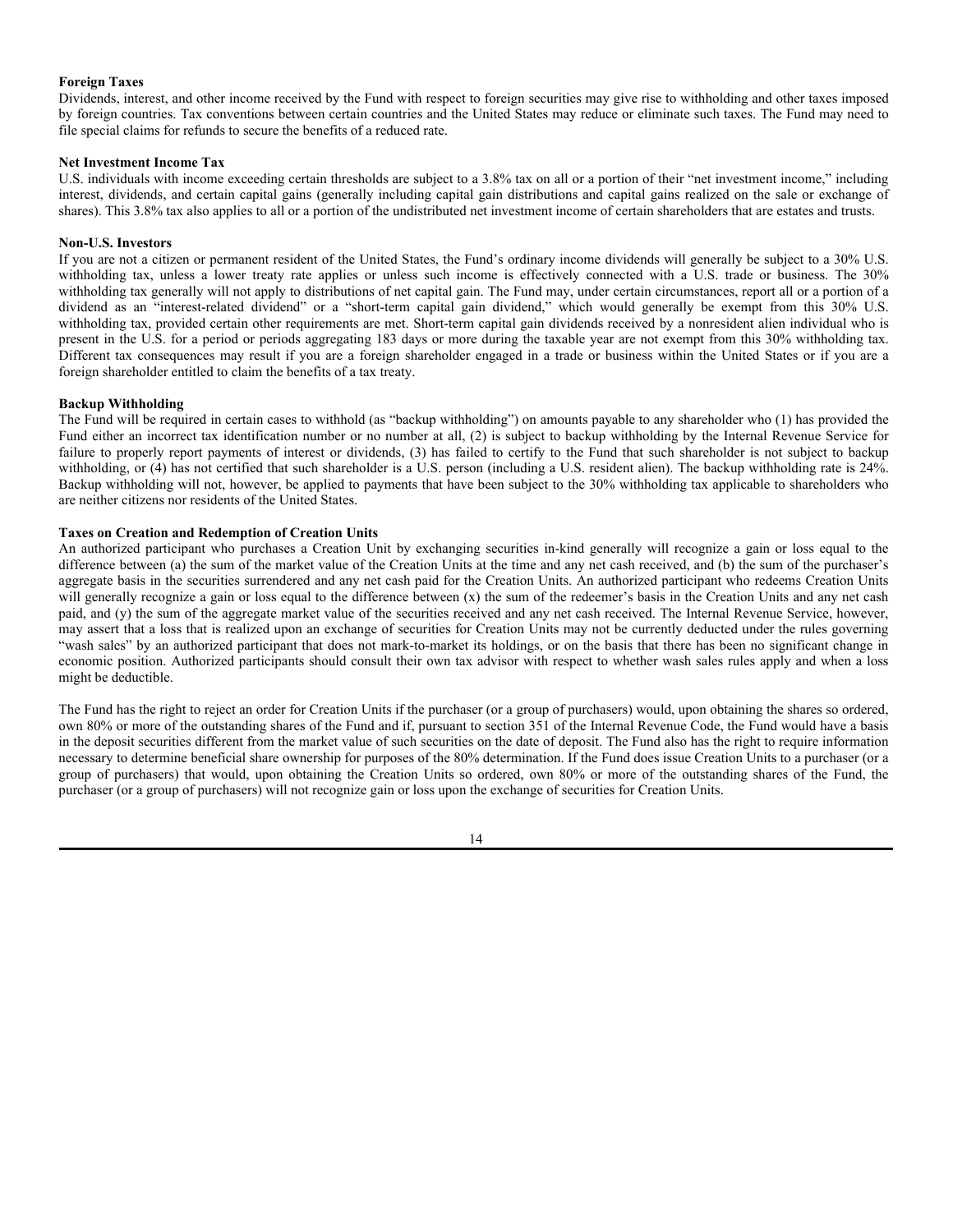The Fund may include cash when paying the redemption price for Creation Units in addition to, or in place of, the delivery of a basket of securities. The Fund may be required to sell portfolio securities in order to obtain the cash needed to distribute redemption proceeds. This may cause the Fund to recognize investment income and/or capital gains or losses that it might not have recognized if it had completely satisfied the redemption in-kind. As a result, the Fund may be less tax efficient if it includes such a cash payment than if the in-kind redemption process was used.

Persons exchanging securities or non-U.S. currency for Creation Units should consult their own tax advisors with respect to the tax treatment of any creation or redemption transaction. If you purchase or redeem Creation Units, you will be sent a confirmation statement showing how many Fund shares you purchased or redeemed and at what price.

The foregoing discussion summarizes some of the consequences under current federal tax law of an investment in the Fund. It is not a substitute for personal tax advice. Consult your personal tax advisor about the potential tax consequences to you of an investment in the Fund under all tax laws applicable to you.

#### **More information about taxes is in the SAI.**

## **FINANCIAL HIGHLIGHTS**

The financial highlights table is intended to help you understand the Fund's financial performance since the Fund commenced operations. Certain information reflects financial results for a single Fund share. The total returns in the table represent the rate that an investor would have earned or lost, on an investment in the Fund (assuming reinvestment of all dividends and distributions). This information has been derived from the financial statements audited by Tait, Weller & Baker LLP, an independent registered public accounting firm, whose report, along with the Fund's financial statements, are included in the Fund's Annual Report, which is available upon request.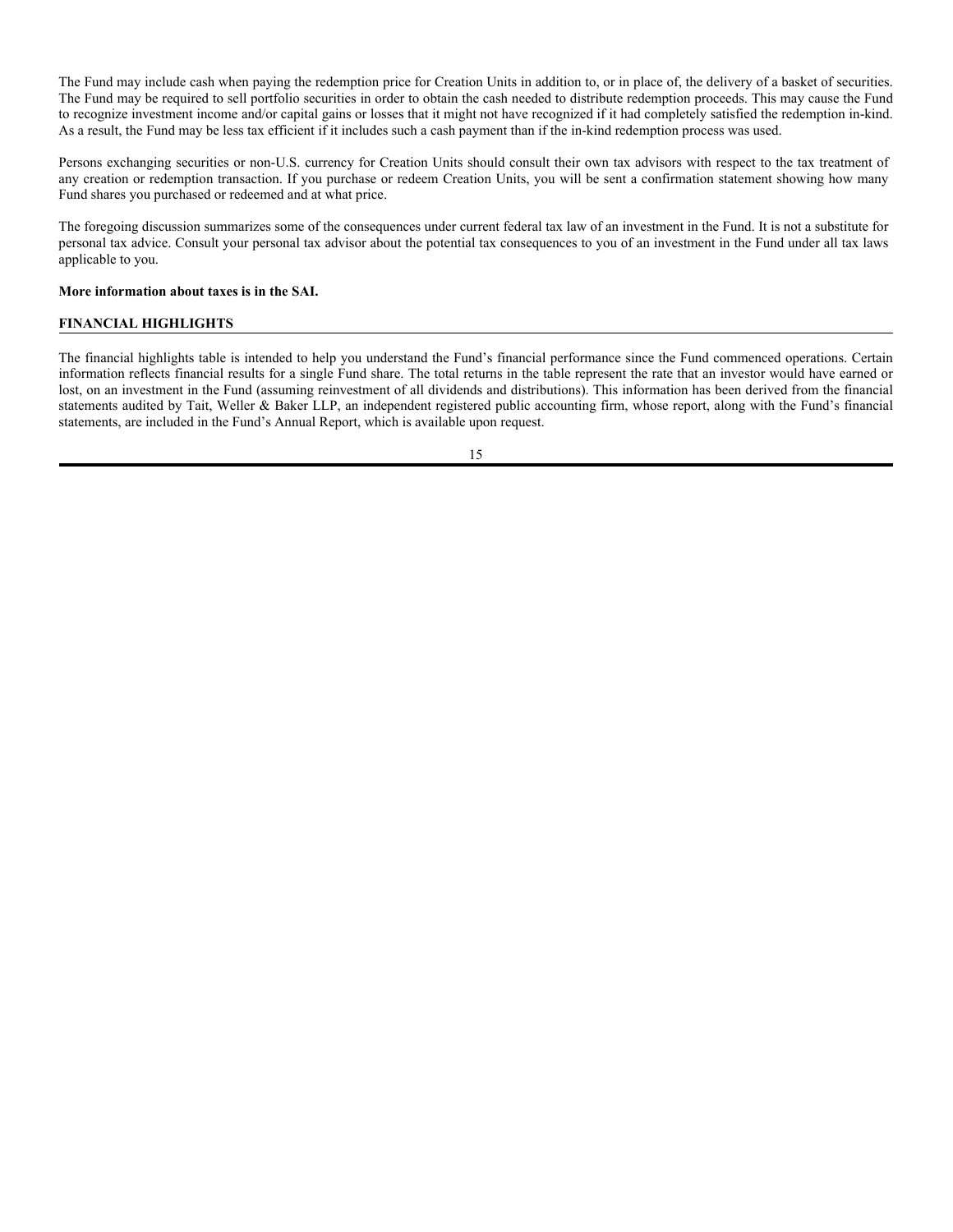|                                                                                |                             |          |             |          |            | For the<br>period<br>September 20, |
|--------------------------------------------------------------------------------|-----------------------------|----------|-------------|----------|------------|------------------------------------|
|                                                                                | <b>Years Ended June 30,</b> |          |             |          | $2016*$ to |                                    |
| <b>AdvisorShares Focused Equity ETF</b>                                        | 2021                        | 2020     | 2019        | 2018     |            | June 30, 2017                      |
| <b>Selected Data for a Share of Capital Stock Outstanding</b>                  |                             |          |             |          |            |                                    |
| Net Asset Value, Beginning of Year/Period                                      | \$35.67                     | \$34.42  | \$31.80     | \$28.59  | \$         | 25.00                              |
| <b>Investment Operations</b>                                                   |                             |          |             |          |            |                                    |
| Net Investment Income <sup>(1)</sup>                                           | 0.10                        | 0.14     | 0.16        | 0.13     |            | 0.06                               |
| Net Realized and Unrealized Gain                                               | 11.00                       | 1.26     | 3.21        | 3.17     |            | 3.54                               |
| Net Increase in Net Assets Resulting from Investment Operations <sup>(2)</sup> | 11.10                       | 1.40     | 3.37        | 3.30     |            | 3.60                               |
| Distributions from Net Investment Income                                       | (0.12)                      | (0.15)   | (0.16)      | (0.09)   |            | (0.01)                             |
| Distributions from Realized Capital Gains                                      |                             |          | (0.59)      |          |            |                                    |
| <b>Total Distributions</b>                                                     | (0.12)                      | (0.15)   | (0.75)      | (0.09)   |            | (0.01)                             |
| Net Asset Value, End of Year/Period                                            | 46.65<br>S.                 | \$35.67  | \$<br>34.42 | \$ 31.80 | \$         | 28.59                              |
| Market Value, End of Year/Period                                               | 46.68                       | \$34.88  | \$34.31     | \$31.79  | \$         | 28.59                              |
| <b>Total Return</b>                                                            |                             |          |             |          |            |                                    |
| Total Investment Return Based on Net Asset Value <sup>(3)</sup>                | 31.15%                      | 4.02%    | 11.09%      | 11.57%   |            | 14.39%                             |
| Total Investment Return Based on Market <sup>(3)</sup>                         | 34.20%                      | 2.06%    | 10.74%      | 11.51%   |            | 14.40%                             |
| <b>Ratios/Supplemental Data</b>                                                |                             |          |             |          |            |                                    |
| Net Assets, End of Year/Period (000's omitted)                                 | \$28,921                    | \$19,616 | \$17,211    | \$14,311 | \$         | 12,150                             |
| Ratio to Average Net Assets of:                                                |                             |          |             |          |            |                                    |
| Expenses, net of expense waivers and reimbursements <sup>(4)</sup>             | 0.66%                       | $0.77\%$ | 0.72%       | 0.68%    |            | 0.75%                              |
| Expenses, prior to expense waivers and reimbursements <sup>(4)</sup>           | 1.19%                       | 1.43%    | 1.63%       | 1.39%    |            | 2.04%                              |
| Net Investment Income <sup>(4)</sup>                                           | 0.24%                       | 0.41%    | 0.49%       | 0.42%    |            | 0.28%                              |
| Portfolio Turnover Rate <sup>(5)</sup>                                         | 25%                         | 23%      | 19%         | 26%      |            | 36%                                |

\* Commencement of operations.<br>(1) Based on average shares outsta

(1) Based on average shares outstanding.<br>(2) The amount shown for a share distribution

The amount shown for a share distribution throughout the period may not correlate with the Statement of Operations for the period due to the timing of sales and repurchases of Fund Shares in relation to income earned and/or fluctuating fair value of the investments of the Fund.

(3) Net asset value total investment return is calculated assuming an initial investment made at the net asset value at the beginning of the period, reinvestment of all dividends and distributions on ex-date, if any, at net asset value during the period, and redemption on the last day of the period. Periods less than one year are not annualized. Market value total return is calculated assuming an initial investment made at the market value at the beginning of the period, reinvestment of all dividends and distributions at market value during the period on pay date, and sale at the market value on the last day of the period.

(4) Ratios of periods of less than one year have been annualized. Excludes expenses incurred by the underlying investments in other funds.

(5) Portfolio turnover rate is not annualized and excludes the value of portfolio securities received or delivered as in-kind creations or redemptions of the Fund's capital shares.